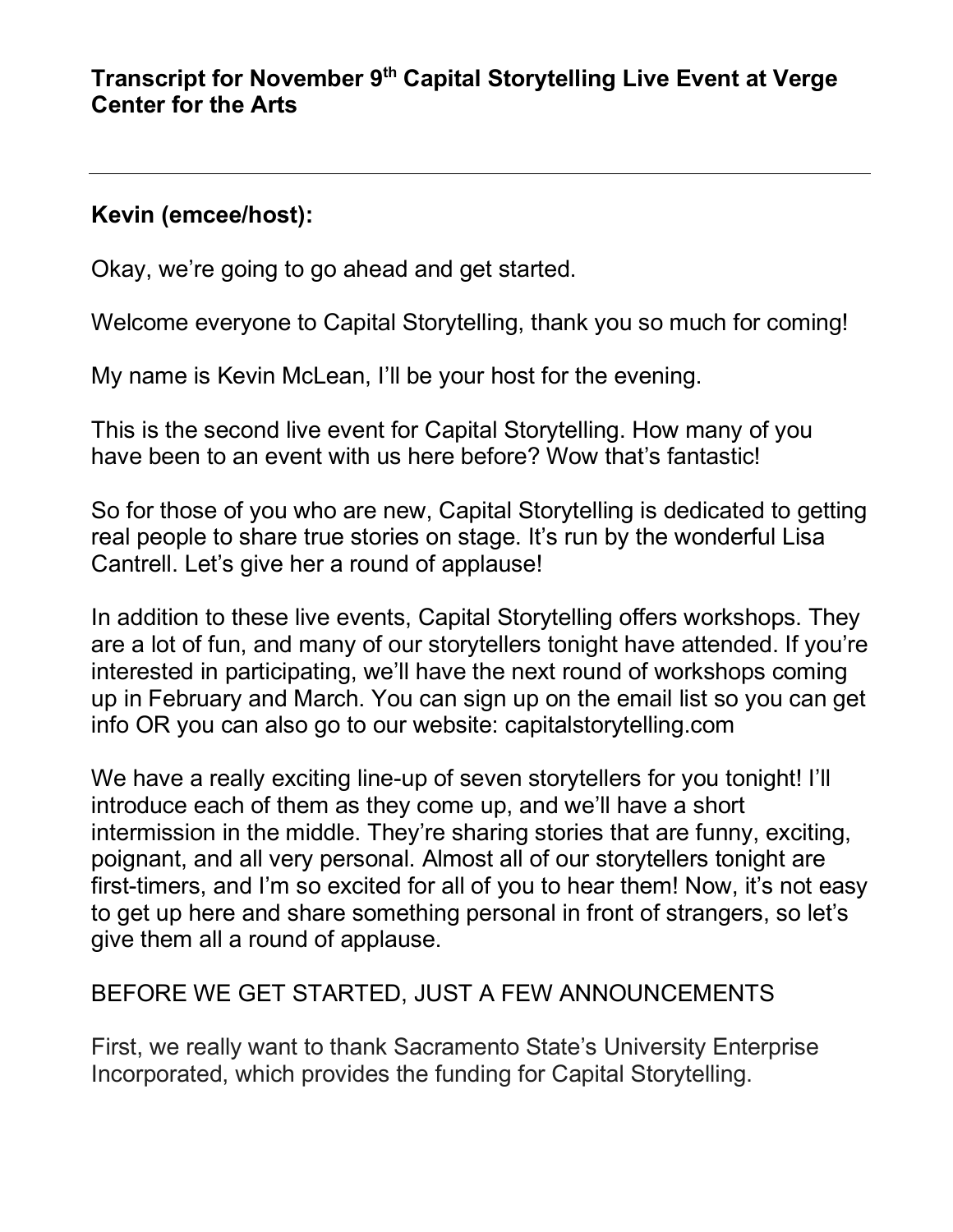We also want to thank Verge Center for the Arts—they are always such a pleasure to work with putting on these events. So thank you for letting us use this great space.

And finally, please please please turn off your phones! Like, actually turn them off so they're totally silent, not vibrate mode. It can really distract the storytellers and it can distract others who want to listen to the stories, too. So take a moment to check your phones.

Alright, so let's get started! First up we have Sue Hobbs. Sue is a professor at Sacramento State; she enjoys creating stained glass art, poi spinning, and gardening in her free time. She is Native American, and her Potawatomi (POT-uh-what-uh-me) name is Shishib'kwe (she-she-buh-KWAY), which means "duck woman."

Sue's story is called "The Jam." Let's welcome her to the stage.

#### **SUE:**

I live out in the country, kind of. So the place where I live is an acre and a half and you can go out from the back door and there's a swimming pool and then we have our backyard and a fence and beyond the back fence we have fruit trees so we have plums and apricots and peaches and things like that, our fruit trees.

We got this property a little over twenty years ago and it was a fixer upper. It was a big mess. The people who lived there before didn't take care of it. So for example every square inch of soil there were weeds taller than me and there was dilapidated structures in the backyard like there was this falling apart chicken coop back there and everywhere inside and out was a mess. We spent a lot of money and time fixing up this place, so the story I'm going to tell you happened about ten years ago. It was the fourth of July and it was really, really hot. It was like 100 degrees maybe even more than that. That day I had gone out to the back where the trees are and picked some fruit and usually I wasn't able to get the fruit because the birds would get it or the squirrels would get the fruit but I had managed to get out there and I came back armed with buckets of apricots and plums and I'm determined I'm going to do something with these fruit, but I'm a terrible cook. The things I cook don't turn out very well. I'm super messy. I make a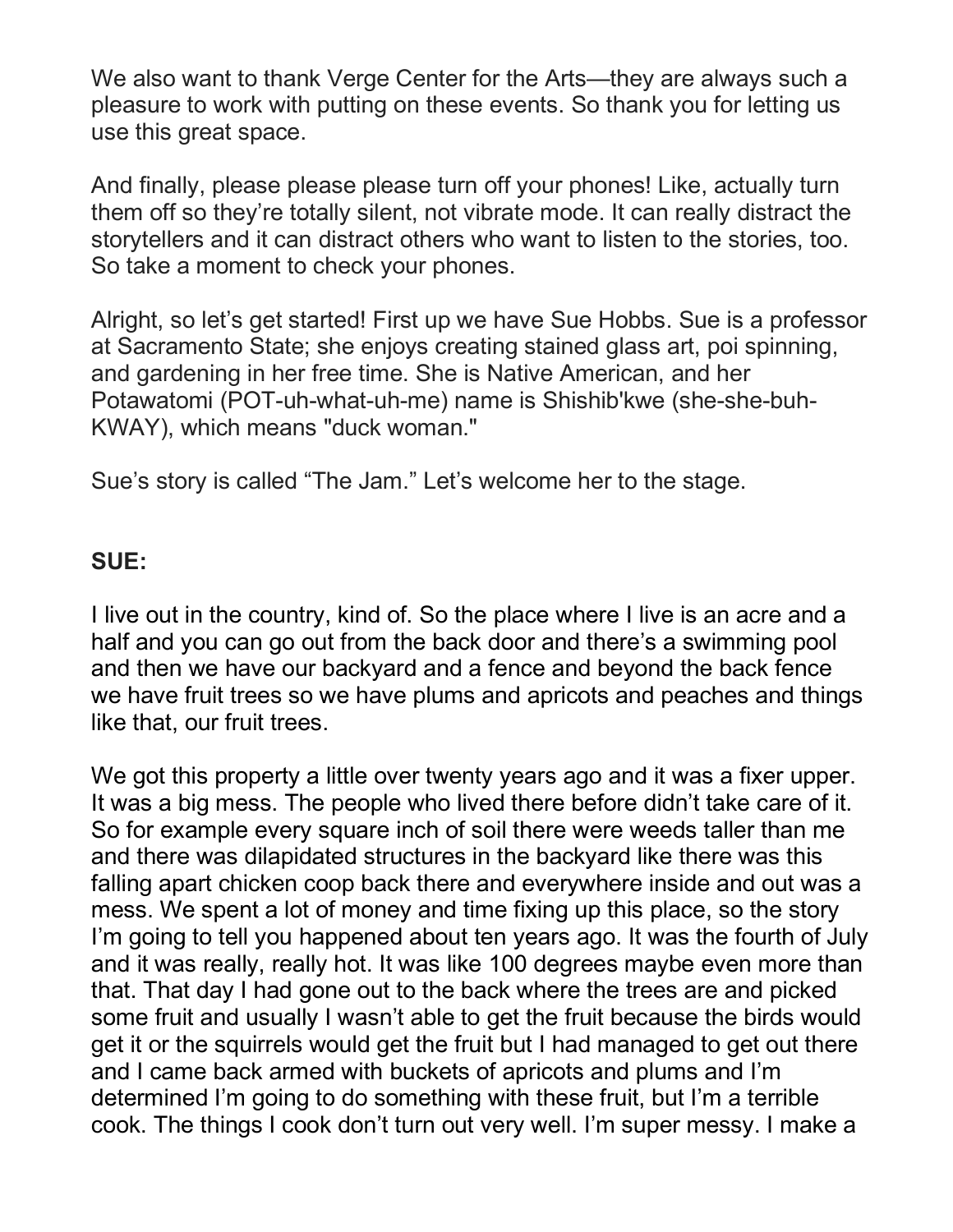mess every time I cook, but I do know how to make jam and so I thought you know that's what I'll do with these fruit I'll make jam, but making jam is a really hot process. You have to boil the fruit and then you have to take the boiled fruit and put it in glass jars. Then you have to boil the glass jars so they seal and it's really really hot and remind you it was 100 plus degrees outside and I knew if I did this in the house it would heat up the house and would take a long time to cool it off and I just kind of thought what should I do?

My husband came up with this great idea. He said why don't you do it outside. We can bring the camp stove out and you can do it on the camp stove. I'm like I don't know where will we put the camp stove? He says well put it on the barbecue. This is one of the things we hadn't fixed yet. It was made of brick. Bricks all mortared together. It was about 5 feet wide maybe waste high, two and a half, three feet deep and the bricks are falling off of it and it was mossy and on one side there was a hole where you have a grate and you can put, you can cook stuff, where you can barbecue stuff like meat, vegetables or whatever. There was a door in the front that you could open and you clean out the ashes from there and then to the right in the bbq was this I guess what you call a surface prep area where you can put your plates of food or whatever and so my husband he gets a camp stove and he brings it over and it plunks it down on top of the bbq and that's when I realize the bbq is not level because the camp stove is doing this: wobbly you know. And he also has this giant propane tank and he puts it on the ground and I'm just. I'm not sure. I'm like I don't know. I don't know if I want to cook on that thing. It doesn't look safe.

"Oh it'll be ok, don't worry about it. It'll be fiiiine. It will be fine. It's not THAT unsteady. It'll be ok"

So I'm like "well I don't know. I guess if you think it'll be ok, I'll go ahead and do it."

Now I never cooked on a camp stove before so I didn't know how to light it and so he lit it for me and in my mind I may be imagining it different than it was but he turned the propane and the gas came out hooo, you know and then he lit it and there's a big fire and then the fire died down and the nice little flame that I could use to cook my jam. So I'm like ok I'll cook my jam. I decided to wear my bathing suit to cook the jam because it was hot outside and I'm not a very good cook, a very smart cook and I thought Ok I'll take a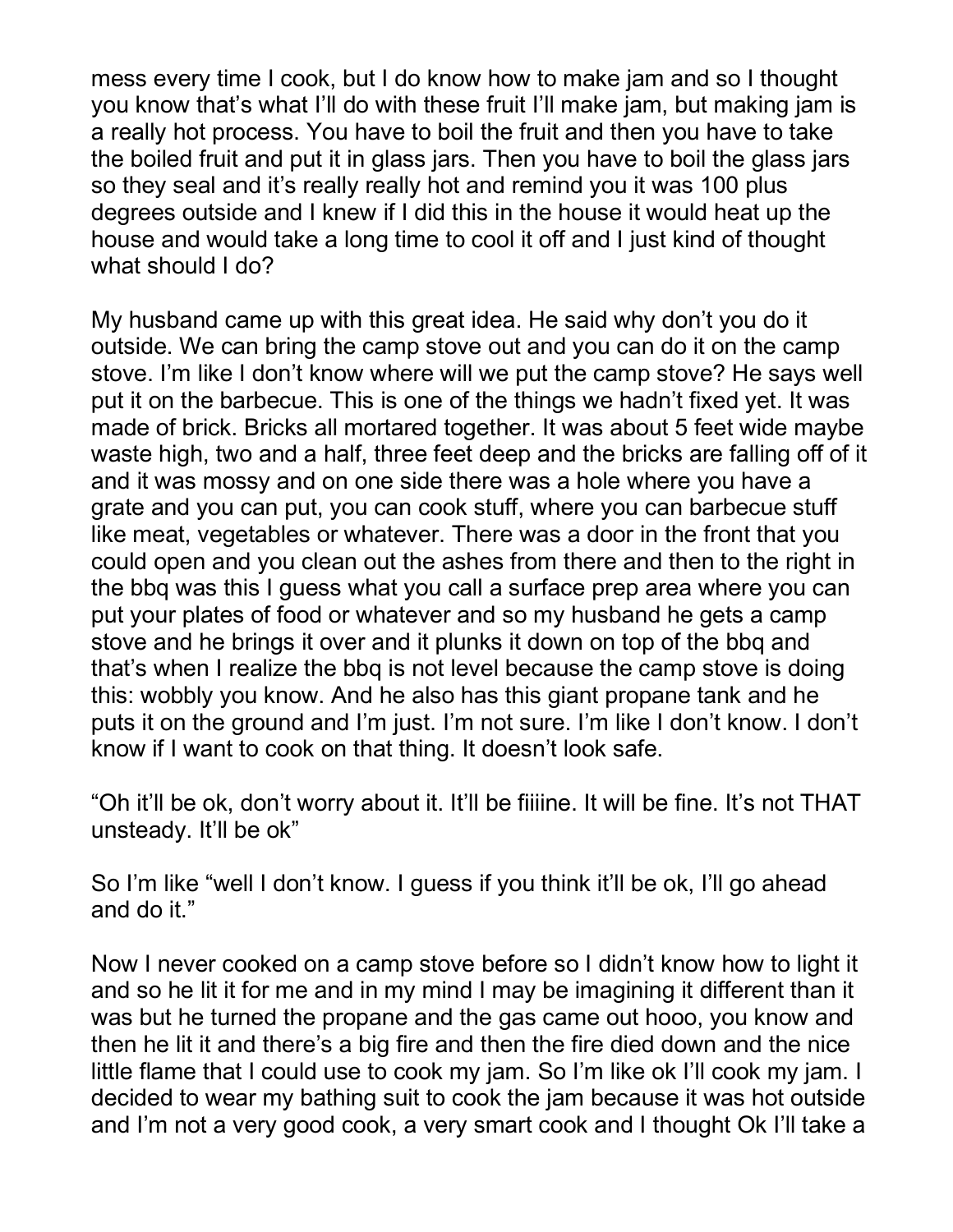break and go swimming halfway through and so anyway I'm out there and I'm making my jam and true to form I made an enormous mess. I had jam on the bbq. I had jam on me. I had jam on the sidewalk. It was on the plants. It was on the grass. It was everywhere. And so I'm thinking what am I going to do. I need to clean this up. It's going to be really hard to clean up. I don't know how I'm gong to do it. So I'm thinking about this. My husband decides he's going to go skinny dipping in the pool, so he strips naked and he jumps in the pool. He's splashing around in the pool while I'm trying to figure out how I'm going to clean up the mess.

And then I realized hot sticky sweet things melt with hot water right, it's perfect. And I had this ready made pot of boiling water right here. So I hadn't turn off the camp stove yet and I got hot pad holders and I grabbed the pot of boiling water and I lifted up and that's when the camp stove tilted toward me and the flames pointing more at me and I got scared and I couldn't put it back because it was uneven and I kind of lost my balance I dropped the pot of water all down me, boiling water. That's when I started freaking out. I started shrieking my head off. I was really, really upset. In my mind my legs had just melted off and really really upset and it hurt a lot so my husband he jumps out of the pool, he's still naked and he grabs a hold of me. And I'm like what are you doing? And I'm fighting with him. And he's got a hold of me and he wrestles me over to the swimming pool. And I'm fighting him because I don't know what he's doing. I'm like this weirdo why are you got a hold of me and he puts me in the pool.

"Whyyy did you do that?"

And he says "put you in the water. It's cold it'll probably help"

I said "Oh, ok but I'm still freaking out. I'm shrieking really loud, screaming really upset"

And so we call the doctor. And I actually you know went to see the doctor a couple of days later because I'm stubborn like that I didn't go right away. And turns out the doctor gave me some cream for my leg and one of my leg was really, really burned. I had second degree burns on my leg and I had to put the cream on it and wrap it all up in all these different bandages and stuff and I couldn't go in the sun, so I had to wear jeans or pants or long dresses, I couldn't get in the hot tub. I really like getting in the hot tub. I couldn't do that. But actually I did get in the hot tub. What I do is I go out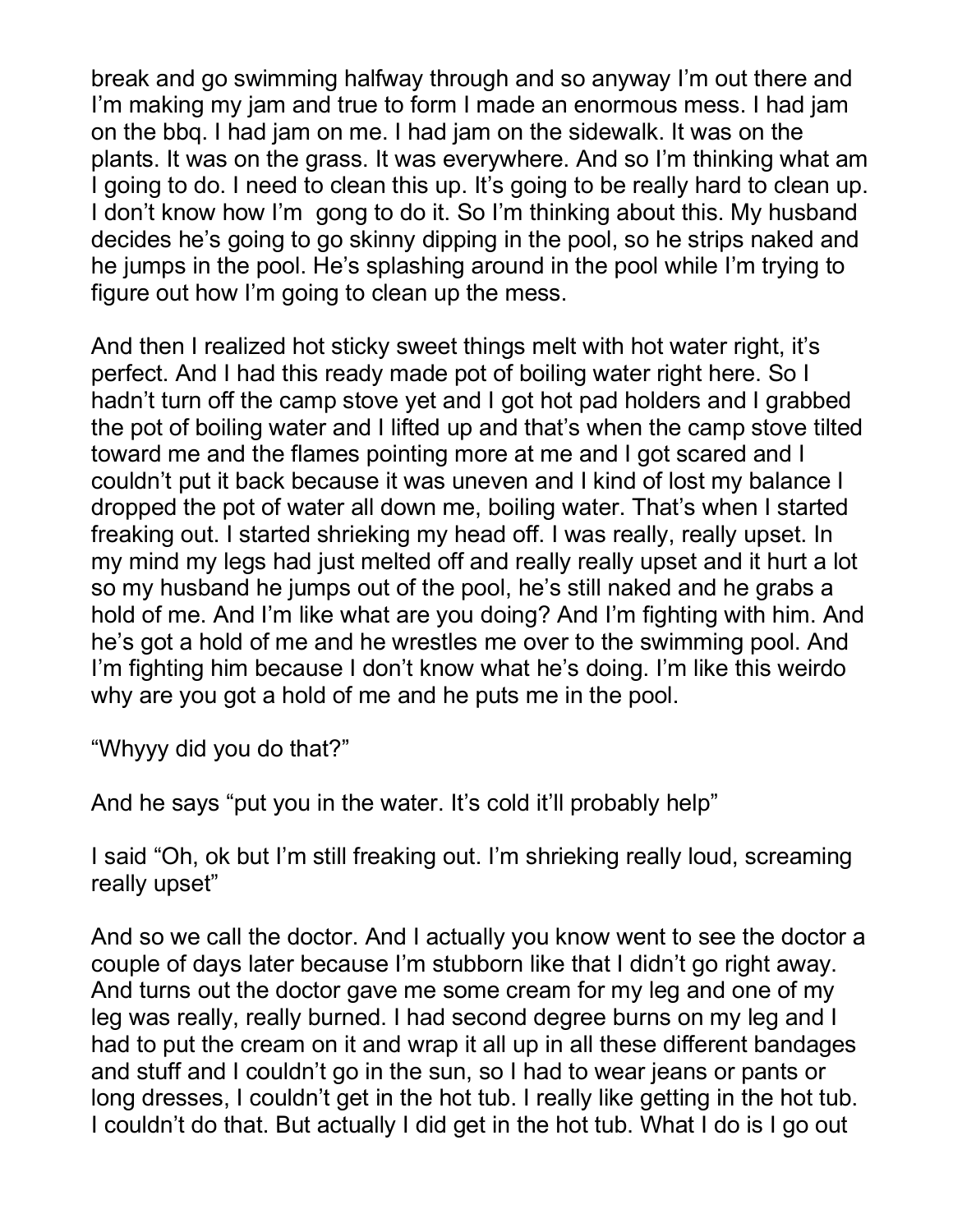into the hot tub and my husband would help me in and I would stick my leg out on the outside of the hot tub so I'd sit in there with my leg in there and it seems like it took months and months for it to heal. I don't know might not have taken that long but it felt that long that I had to keep changing the bandages, but I ended up not having a scarred. Not a scar on all of my leg. It's amazing. But I do still have one jar of that jam left and do you know why? Because it cost me an arm and leg, well a leg at least.

# **KEVIN:**

Give another round of applause for Sue Hobbs!

Okay, our next storyteller is Reuben Greenwald.

Reuben is originally from Oakland, but he's lived here in Sacramento for the last 7 years. He works Sacramento State running programs that engage, connect, and support student success. Reuben got bit by the artistic bug in  $2<sup>nd</sup>$  grade after winning a still life water color contest. Now, in addition to his work, he does freelance graphic design and enjoys catching local performances and art shows.

Reuben's story tonight is called "The Final Cut"

# **REUBEN:**

I used to have this recurring dream in high school that I would be running late to school. As I slowly made my way with my heavy backpack filled with books weighing me down, I would walk down the long hallway on the second floor of our building only to see everyone staring at me as I walked. As I made my way into the classroom I passed by a reflective window and noticed that I totally forgot to put on any clothes that day. Yep, I was totally naked.

Once I realized this, I would grab my bag and rush back down the hallway, walking at an ever so brisk pace with total a rush of total anxiety filling my body - as I had to re-pass everyone again but this time I knew that they knew that I was naked. My hands were clammy and sweating and I was concerned how many people would notice that I didn't have anything on. I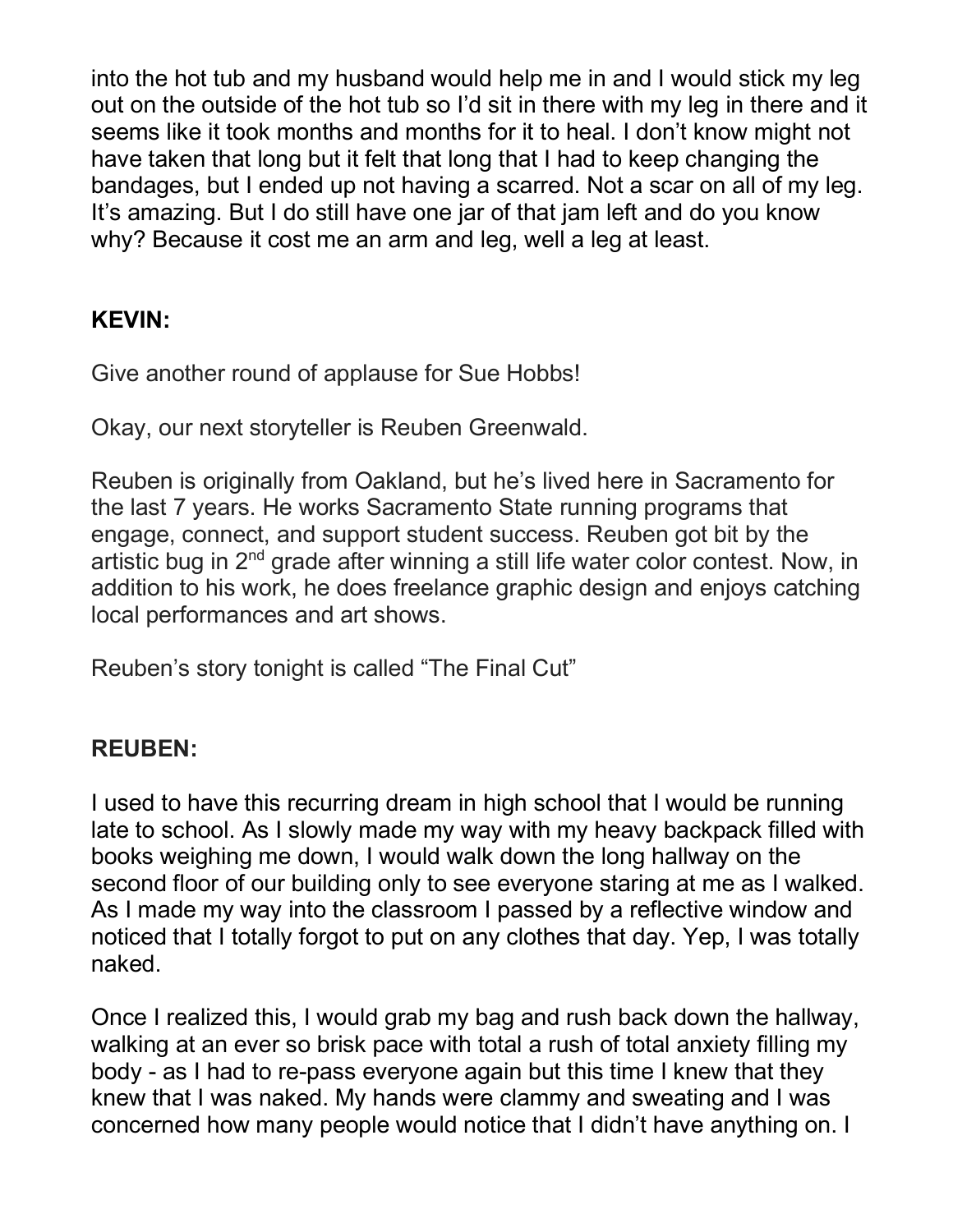mean we've all been there – that one naked dream – the one when we wake ourselves up and think this would never happen in real life.

August 1<sup>st</sup>, 2015 my birthday was approaching in 14 days. Birthdays had always been a joyous time for celebration, balloons and cupcakes, but somehow, I felt this year was going to be different. For the past few months I had been faced with an autoimmune condition the was slowly attacking my body from the inside out. All of all of the tiny follicles that produce my hair were being destroyed.

I stared at myself in the mirror, as I occasionally did from time-to-time, trying to push my hair in all the right places to cover up any spots…. But the condition, known as alopecia, was causing me to lose my hair in patches at such a steady rate that I was barely able to hide it anymore.

I made an appointment at a hip little barber shop in Emeryville with my friend Maddox the barber. I walked in to the barber salon, wishing this wasn't the choice that I would have to make. It was like a going away party for my thick, dark, brown hair that I so long enjoyed styling because I knew that once he shaved it off, it would most likely never come back.

I had really mixed felling about the whole thing –as unlike other friends who lost their hair due to chemo they got to fight cancer, my reason wasn't going to be life threating – but I knew it was certainly going to be life altering.

I sat down in the chair after being greeted. I pulled off my dark thick rimmed glasses which for the past few weeks had been so good at covering the fact that I had lost most of my eyebrows and eyelashes.

It was then whole world became blurry– sort reminiscent of how I was feeling inside- and I couldn't see the mirror in front of me. My other senses became heightened - the fresh smell of pomade and other hair styling products filled the air, the sound of the electric razor starting up like a race car engine right before the Indy 500. Vrom vrom vrom. I felt the razor getting close to my head as he started on the right side and made his first made its first swoosh - I could see the blur of my black hair falling to the ground.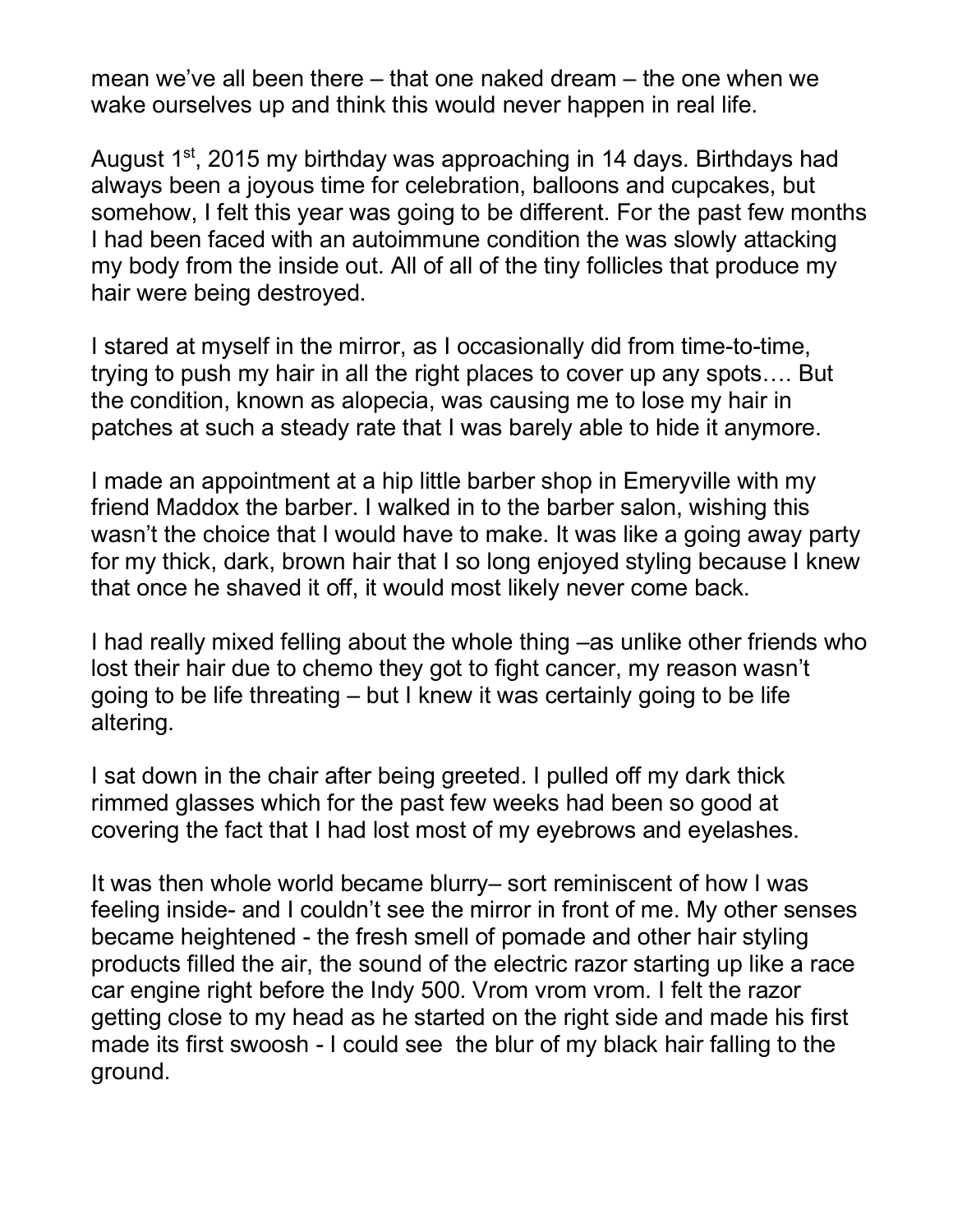Maddox was convinced that he could save it– the parts that hadn't already become bald spots could be styled into different hairdos and mohawks. So from time to time I would put my glasses on for a bit to see these cool unique hair styles that I never thought I would have but finally wanted to have. However, I knew I never could as it would all fall out eventually and alopecia would take 100% of the hair on my entire body.

So, I sat there and had him shave it all off with every swoosh feeling more and more naked. I could feel the breeze hitting my scalp – nothing that I had ever felt before.

He kept me company, he made it fun, we laughed but inside I was scared. I was scared because for over 30 years, ever since I was born, my thick dark hair accompanied me along the way. It was with me on my first day of kindergarten with my pink micky mouse lunchbox, it was with me when I walked across the stage and graduated high school, when I went off to college to study in red rock landscapes of the southwest. It with me when I walked down the aisle on a cool October morning to get married and eventually on a warm June night when my marriage crumbled and I got divorced, it was with me when I climbed to the top of an active volcano on my birthday just a year prior to me sitting in this barber shop chair - but I knew from now on it would only be with me in photos and memories.

As the final piece of hair fell to the ground, I grabbed my glasses from the barber's table in front of me and slowly put them on to see myself in the mirror for the first time – without my hair. This is different – I thought

As I made my way back home to Sacramento, I prepared to go to work the next day. I felt totally vulnerable in a way I had never felt before because I didn't recognize myself. Not only did I have to battle the feeling of being totally exposed and vulnerable – I had to find the me inside of the person that I didn't recognize.

I packed my bag as normal, grabbed my lunch from the fridge, and put on a black linen newsboy cap that so I wouldn't feel completely naked and exposed. I grabbed some tweezers and plucked out that last remaining black eyebrows and eyelashes which hadn't already come out and took a deep breath as I got in my car and drove to work.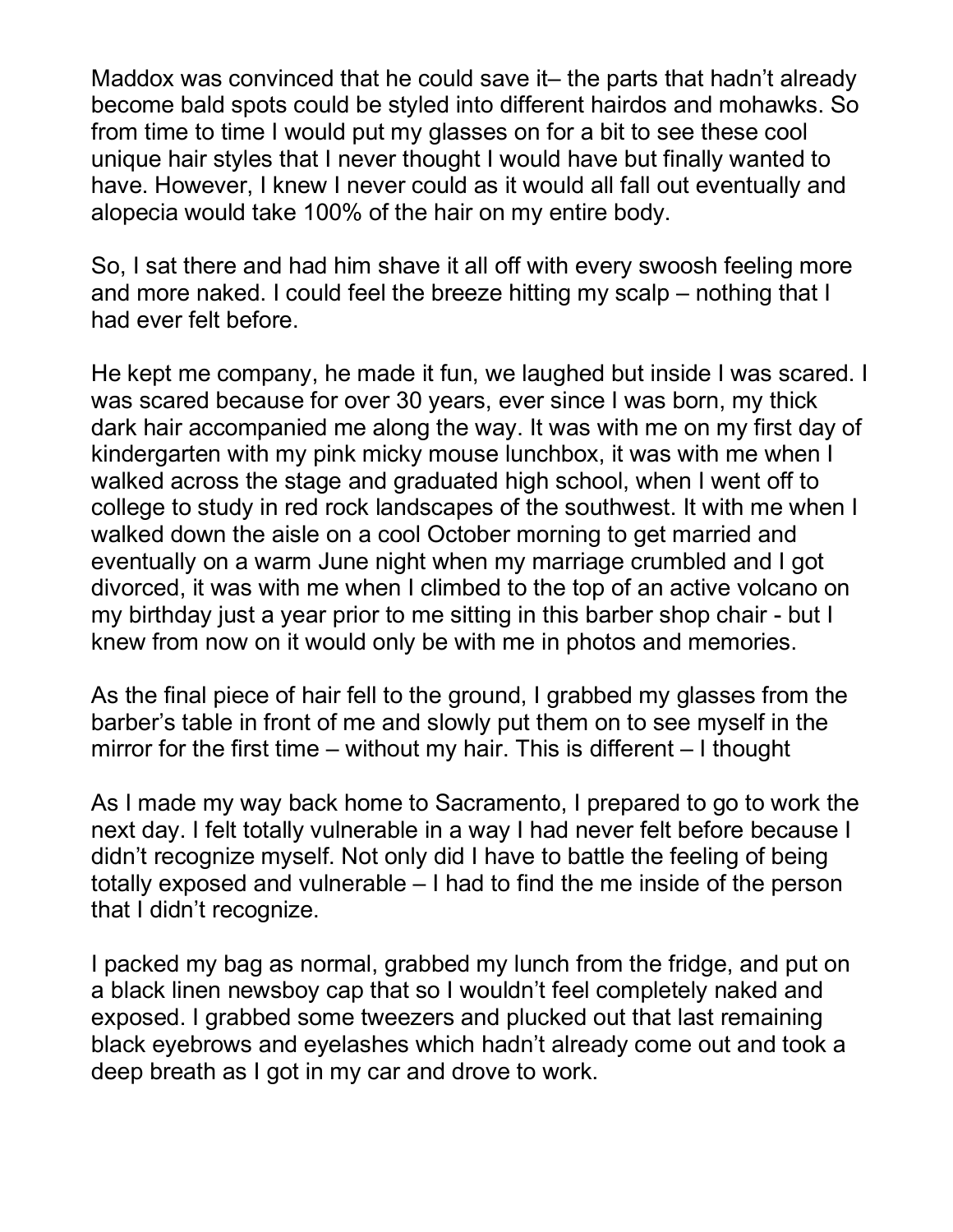I remember walking in to the university for the first time, my hands were sweating and clammy. It was that feeling I had in my dream – the feeling of being completely naked and exposed yet with all my clothes on. That first day was scary - people would come up to me asking if I was ok or what was going on – but with every person that asked – the answer became more and more natural - what I realized that day was that the acceptance I so longed to get for from others was really the self-acceptance I needed from myself.

As time went on, I became more and more comfortable in myself and began to embrace the hairlessness of my body. The smoothness of my face, my legs, my head. The quickness to which I can jump out of the shower and head to work without a blow dry or styling product. The money I save from no longer needing to purchase hair products, shampoos, shaving gels or haircuts.

But I do sometimes wish that I could grow out a mustache just to wax it into a handlebar, have my dark hair back to put in a unique pompadour for going out.

This is a new me, it's a stronger me, a more resilient me, a more hopeful me, and a more HAIR FREE ME. While my hair had joined me on many journeys in my previous years, the hair-free me has and will create beautiful stories and memories of my own.

#### **KEVIN:**

Give it up for Reuben!

Next up we have Jordan Salvador. Jordan is our youngest storyteller tonight. He's a second year student at Sac State studying business. He's a creative soul. His dream is to direct and produce movies. One of his favorite movies is the Iron Giant. He started a hot sauce business with a few other friends that they called Sangre del Dragon (which means Dragon Blood in Spanish). One of the flavors they made was mango berry habanero—they are on hiatus but hoping to sell more in the future.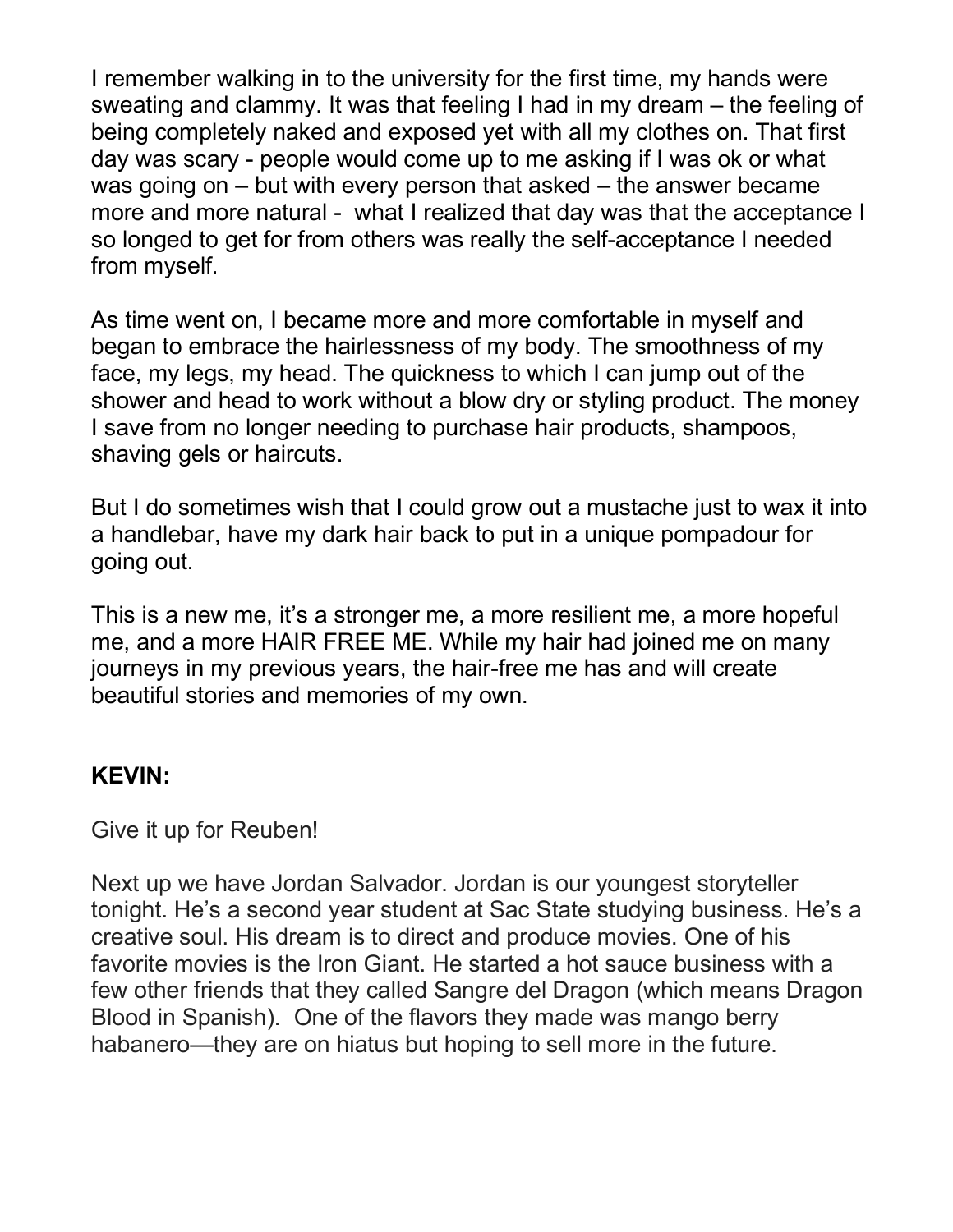Jordan's story tonight is not about hot sauce or movies, but I felt like you needed to know all of those things. Give a round of applause for Jordan and his story "Laminated and Stapled"

# **JORDAN:**

So picture this: You're standing in line at a school cafeteria, waiting to get your lunch. You're in fifth grade, and you're in alphabetical order. You're hungry, you're lactose intolerant, and you're at the end of the line, because apparently your last name starts with an S. And it's about to be your turn. You just watch as your classmate in front of you is given a bean and cheese burrito, oozing melting cheese on the sides, and you just start thinking in your head, I can't eat this. I'm lactose intolerant, and this is not good for me.

It's your turn. The lunch lady is about to put the burrito on your plate, and you just tell her, "No puedo comer eso porque me hace daño. No tiene algo mas que me puede dar?" meaning "I can't eat this, miss. Do you have anything else I can eat? Because this really could hurt me." And she looks at you for two seconds and puts it down, and then she says, "Here's your milk." She doesn't understand you because she doesn't know any Spanish, and you don't know any English. For me, that was an experience I lived.

You see my parents came from Mexico. They moved into some apartment complex in Sacramento, CA. In our household, ever since I was born, it was all Spanish, entirely. There was no English at all. There was no English coming into my ears; there was no English I could see; there was no English coming out of anybody's mouth, so no English came out of my mouth. And it was like that all the time. My parents even lived in a whole Spanish-speaking community, so there was no English at all, like whatsoever, at all.

I even went to a Spanish-speaking elementary school. At one point, I even asked my dad if I could touch English. He looked at me like I was crazy. He just sent me to bed. That question kept me up all night, because I heard English from somebody that day and I was like, what's English? I had just heard about it. I had never seen it. I had no English at all.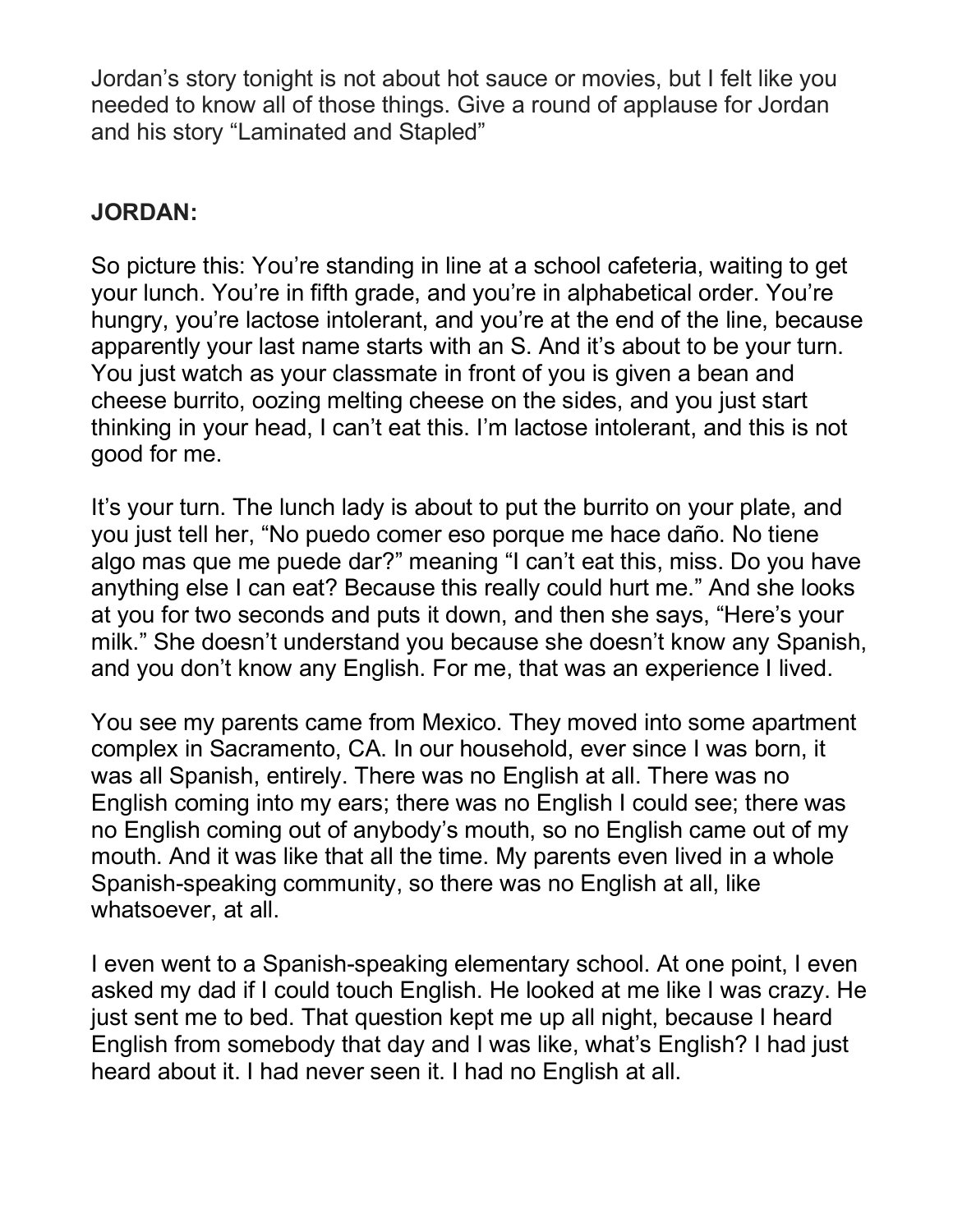That all changed when we had to move, and I had to go to a different school. It was an English-speaking school, like there was no Spanish at all. It was just a regular school. I remember the first day. I had an adult by my side. I was told he was going to be my interpreter. He was there to interpret everything my teacher, Ms. Chung, had to say.

Ms. Chung—she was a really good teacher, she loved English, and she loved literature and writing and everything—she taught us everything, from math, from science to everything else. But she mostly focused on writing English, and just reading and everything, but mostly on writing.

So she told us about this contest that she held every month. She had different topics and everything, all different months. For that particular month, it was to write about something that happened to you. I didn't think about it that much, because I didn't really know a lot of English yet.

So as she finished it, I just thought about it a lot in my head. I was like, you know what, I don't have a lot of friends. Because who wants to talk to a guy who has an adult by his side all the time? How fun could that guy be? Or, I don't want to talk to that guy. He doesn't even speak your own language, because you can't understand him.

And I thought about that. You know what, maybe if I actually prove myself. If I actually win this competition, I could learn English. I could make some friends. The chaperone is out. It's a win-win for me.

I remember the first thing I did. I was walking out of class that day, was going into the library, and I picked up a book to read. That book, I still remember, it was a Captain Underpants book. And I took it home. The first thing my dad said to me when he saw me reading the book was, why was I picking books with guys with underwear on them? And stuff like that.

I was like, I was just trying to read it and to learn English. And he was like, well, just don't forget about Spanish. So yeah, I've been learning Spanish ever since I was born, you know, don't worry about it, dad. We still speak Spanish up to this day in our household. So, yeah, I'm not forgetting Spanish any time soon.

I began reading the book. I began writing everything I saw in it. And then later on, I progressed. I checked out Dr. Seuss books, I learned how to rhyme. And then after that, I read Moby Dick. It just went on like that.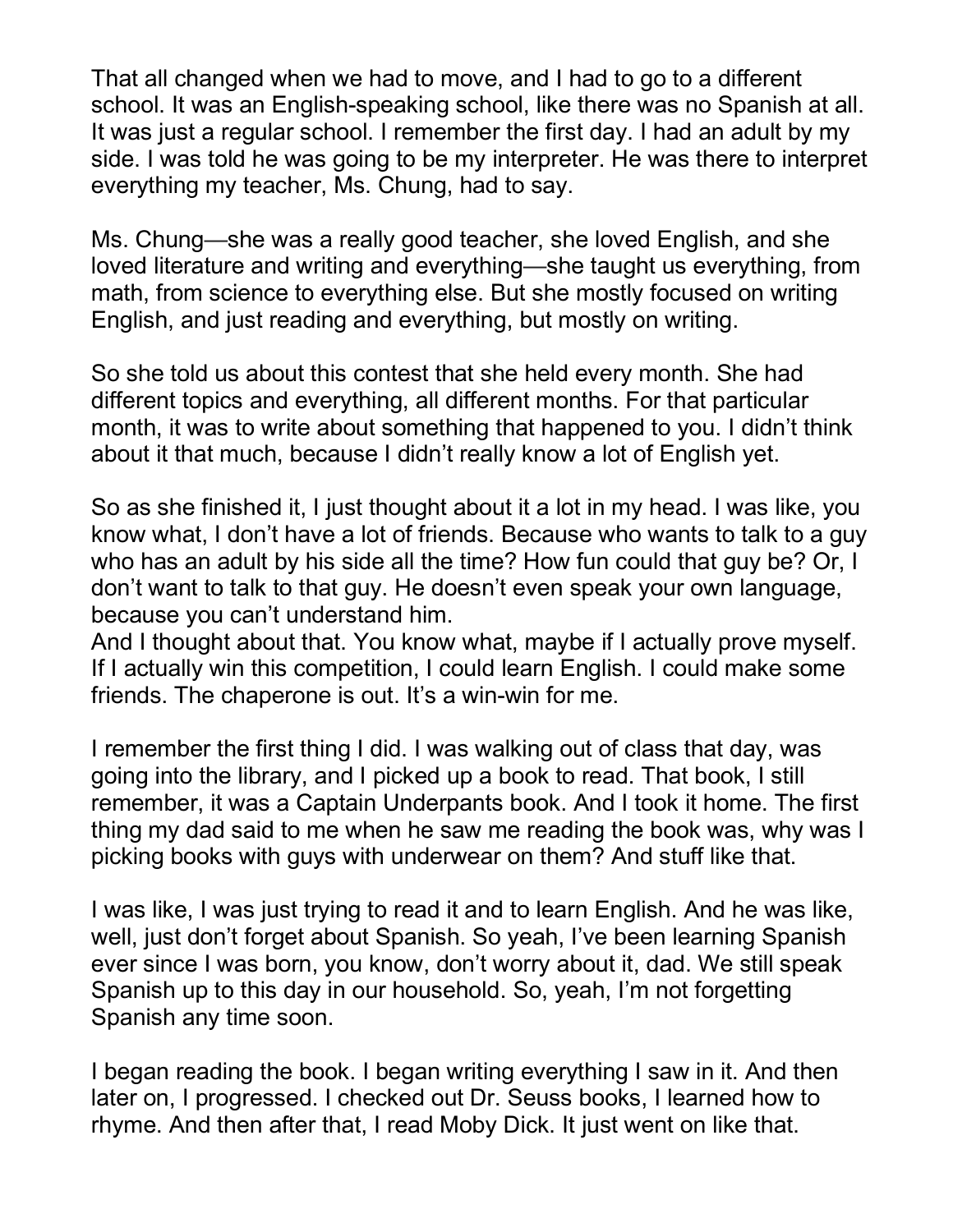This particular day, I walked into class, and she told us about the contest because it was a new month that day. She told us that we had to write about what happened to us. Whatever had happened to us before, we could write about it. And that was for the contest.

The winner would have his paper at the top at the back of the class. There was a whole bunch of "worth-mentioning" papers below the top middle one, and they were just all just scattered around. They were just stapled to the wall. But the one on the top was the winner. That paper was actually laminated. It looked glorified up there in the middle. So I was like, this is my chance. I've been reading English, I got a little bit better. This is my opportunity. And I had a lot of things that had happened to me. So I was like, yeah, this is it.

So first thing I did when I was home was I took out a paper. I was like, I'm going to win this. I don't want a chaperone anymore, and I want some friends. I just want to do it to get some respect and stuff like that. So I'm just going to do it.

And this is what I wrote about: I wrote about the time I got hit by a car. This was when we were living in apartments still. It was just one day, we were playing tag, and all the kids from the apartments were just playing tag, having a good time. And that day, there was just this one cocky kid who I wanted to get because he was just a real cocky guy. I guess people just hate the cocky guys. And so, it was my turn. They tagged me.

I passed by a few couple of other people. I didn't even tag them. I was like three inches from them. I think they were even trying to get caught, because I couldn't catch anybody if I tried. But I was just focused on the guy I wanted to get. I was just behind him all the time, and I wasn't aware of my surroundings. I was just, calling him. And my fingertips were about to touch his back.

I didn't even know where I was, but the next thing I remember is, I opened my eyes and there were just red lights all around and it was blurry, so I closed them back up again. I don't even know how long I was out, but then I opened them again and I was in a white room. I was in a bed. I was lying, and I couldn't feel my body. I was like, what's going on? I had casts on my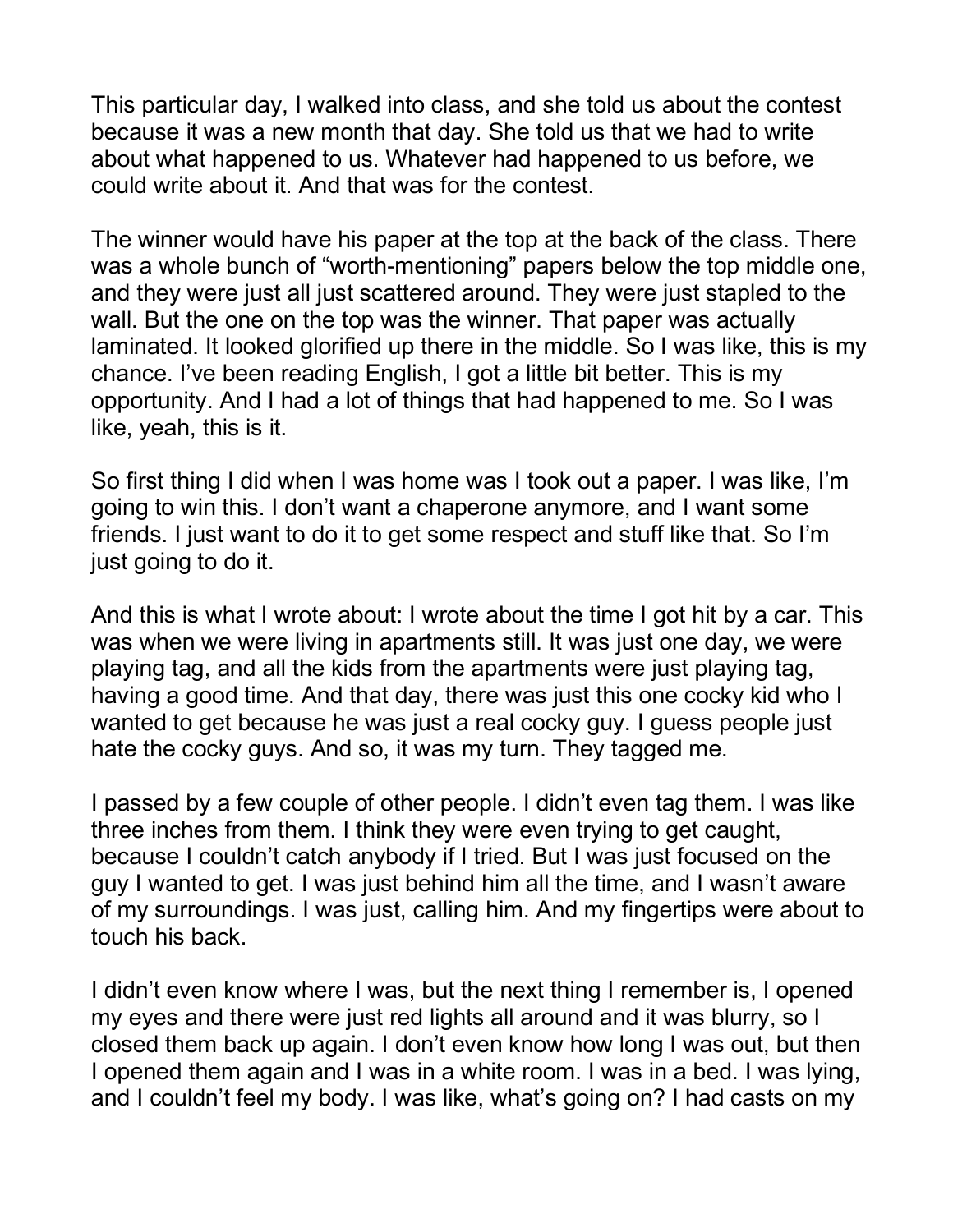left leg and a cast on my right arm. I looked to my left and my parents were just sitting there, looking worried. I know I would be too.

But that day, I got carried out on a wheelchair, put into my car, and they took me home and I said hi to my sisters again. And we talked about it. I was like, what happened? And she was like, you got hit by a car, you flew in the air and did two backflips. And I was like, what? That sounds awesome! Why didn't you record it or something. She got kind of mad, but I was like, you know, you could have put that on some show or something. I could have been like, yeah, look, that was me. I did backflips. I'm that cool.

But that day, I couldn't move anything. I slept in the living room, in a big bed. I was just watching TV all day, there in bed, all the time. And I spent like half a year in that bed, in the living room. I wanted to get out of the bed, because it was just really frustrating.

During that half of a year, my dad came home and he had a folder with him. He said that the school gave it to him, for me. And I was like, oh! I opened it, and there were a bunch a letters from my classmates at that time. I opened it, and I just saw a bunch of letters and they were from all the students. They were just black and white printouts with the cut edges and same letters: Hope you feel better, Get better soon. They were all colored with crayon and whatnot.

There was this one in particular that I remember that I really liked, and it was like a turquoise-colored crayon in the front. When you opened it, there was this tank-looking rectangular thing, which I assume was a car; because if I had been hit by a tank, I wouldn't be here. There was this figure in front of the vehicle, and there was a pool of blood too. It appeared to have no limbs. The limbs were on the corner of the pages, all around, scattered. I was like, well you know, thankfully that didn't happen. My dad saw it and he was like, "Eh." Then I was like, at least he was creative, he put some thought into it. And I liked it.

And that's what I wrote about. I wrote it on a lined piece of paper. There were flying letters all around. That's what I wrote about. I turned it in. I even forgot about it for quite some time. School was regular and everything.

Then, this one particular day, I came into the classroom and I sat at my desk, and we did this one warm-up. After the warm-up, Ms. Chung called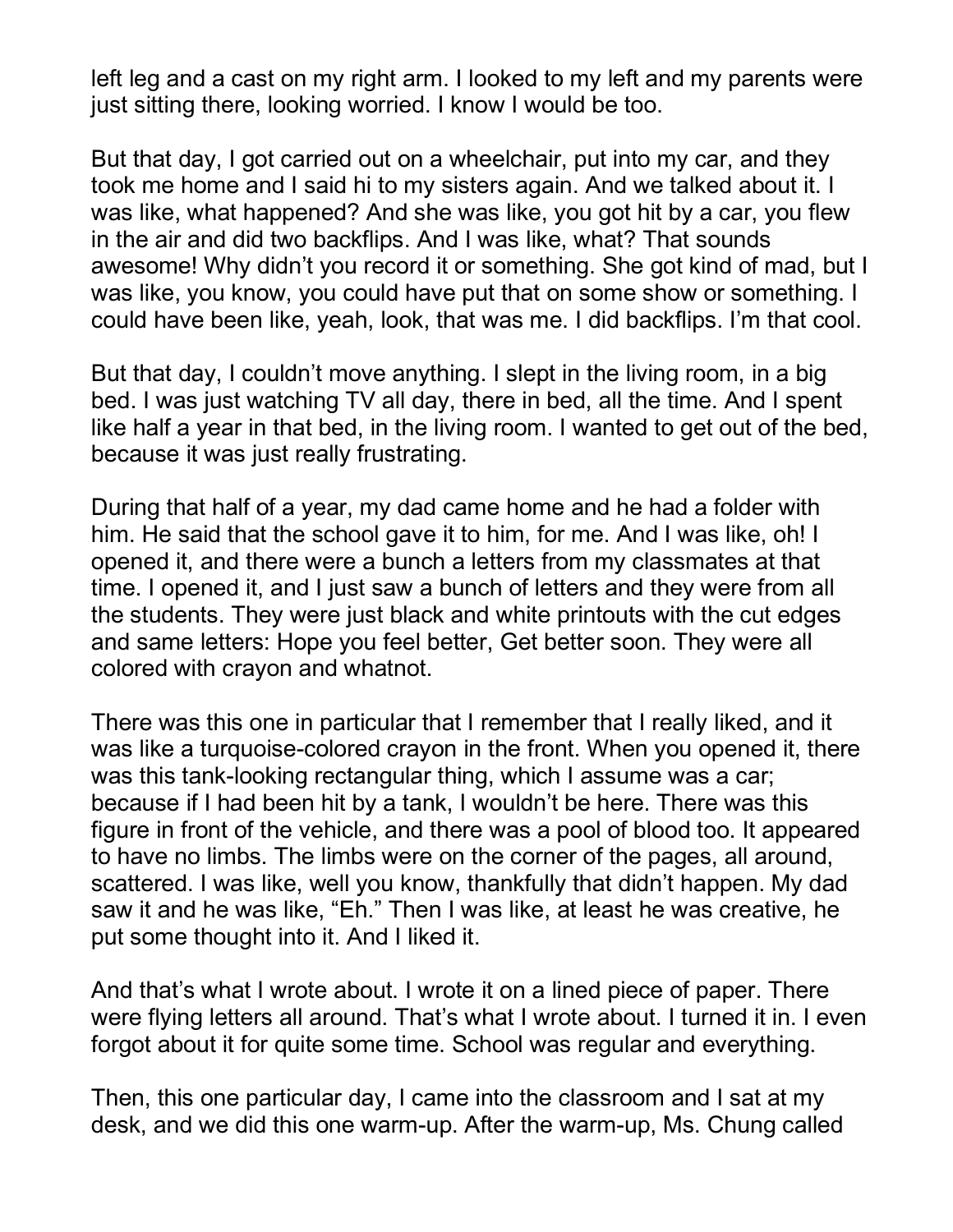for our attention, and she said that I had won the little competition. At that moment, I was like, are you serious, I won that competition? I was like, well yeah, obviously, I put my mind to it. I was going to win it because I wanted to win it.

She just said that she was very proud of me, because I actually put my mind to it. She told me to turn around to look at my paper. I just turned around, and in my head, I just had these thoughts. I was thinking, well, I'm probably here for a reason, thank god. I survived getting hit by a car. I'm here for a reason. Anything you want to do, you just have to do it. The only thing holding you back is not having any self-confidence and just not believing in yourself.

As I turned to look back, I looked back. And there were a whole bunch of papers scattered around, the "worth-mentioning" ones. At the top was my paper. It was laminated and stapled to the back wall, and it had a mid-sized gold star and it said my name on it. I was just so proud of myself. My paper was up there.

### **KEVIN:**

Thank you, Jordan. Great job!

We have one more story before our intermission. Our next storyteller is a VERY special guest and we are so SO happy to have her because she's a little bit famous here in Sac! Betsaida LeBron is a veteran improviser with 12 years of experience in performing, directing, and teaching improv. Her passion is connecting people through improv. She is an alum of the renowned iO-Chicago Improv Training Program and Bay Area Theatre Sports in San Francisco. Some of her favorite subjects to teach include improvised storytelling and creating characters on the spot. She also regularly conducts team-building and communication workshops for organizations through improv. Betsaida currently performs with improv troupes MRI (Masters of Rap Improv) and Kooky Pants and co-facilitates POC Improv Space sponsored by the Sacramento Comedy Spot. In her day job she works as the Education and Outreach Coordinator for Broadway Sacramento.

Let's welcome Betsaida to the stage with her story, "Limp and Stupid"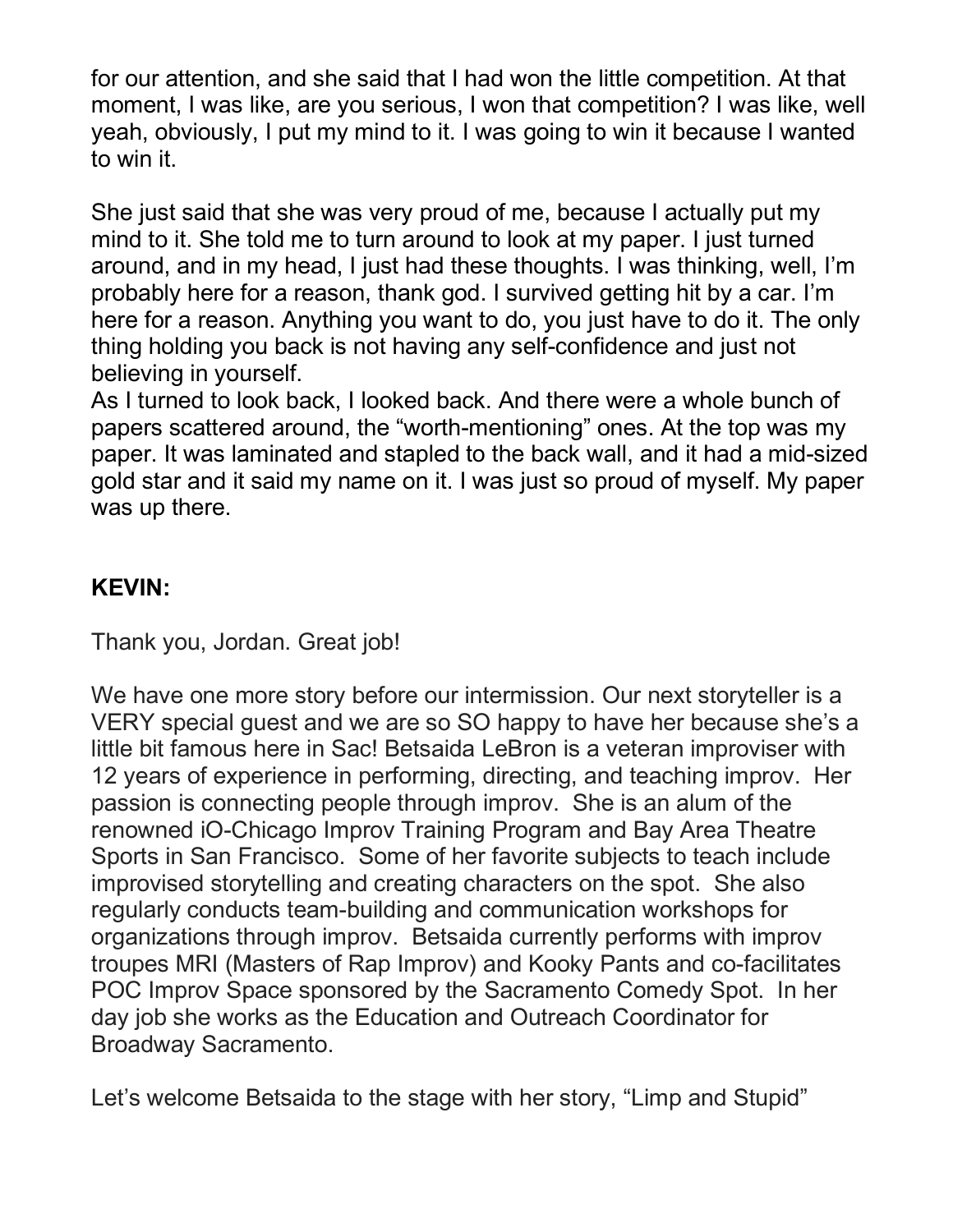## **BETSAIDA:**

When I was in high school I distinctly remember watching the local nightly news with my mother and hearing about a fatal car crash caused by a drunk driver. The report stated that both driver and passenger of the other car died, but the drunk driver was in stable condition. To which my mother scoffed "well… that figures!". I didn't understand her reaction. I asked her what she meant. She elaborated that often drunk drivers cause accidents and walk away unharmed because all the alcohol in their system makes them, in her words "limp and stupid". They can get thrown around and they often walk away just fine. For some reason that conversation struck a nerve for me. For whatever reason, my teenage brain understood that to avoid pain or injury in my life I needed to go limp and stupid. I'm sure that's not what my mom wanted me to get from that conversation, but that's exactly what I took from it.

In high school I auditioned for the show *You're A Good Man Charlie Brown.*  I had always enjoyed performing and acting in school, but I had never fully committed to it. I was cast as the understudy to Linus. Linus! The dweeby needy awkward little brother with a security blanket. Not even Linus, but the understudy. Oh my God! I took that so personally! I dropped out of the show. It hurt my feelings it was like they were saying I wasn't good enough to get a role that I wanted. I immediately stopped doing theater. Which in retrospect, only highlights how dramatic I am.

Flash forward a few years to one summer in college, I was working as a camp counselor in the woods of Sonoma County. One evening a few of us camp staff decided to go into the closest town, Sebastopol, to see the recently released movie Pirates of the Caribbean. The roads were narrow, winding, and dark. I was seated in the middle row of the Astro minivan. We were not drinking, but we were unfamiliar with the roads, and probably going a bit too fast. There was some gravel that had fallen in the road and it was enough to affect the tires' traction. We started fishtailing and we were headed off the road into an embankment. Once I realized we were about to be in an accident, I remember thinking "ok, Betsaida. This is it. Limp and Stupid. That's how you get through this." So, I did. I relaxed my body and just zoned out. I stayed calm as the car flipped in the air, the frame broke, every window shattered, and the van was totaled. When the dust cleared I was able to climb out the shattered window on my side and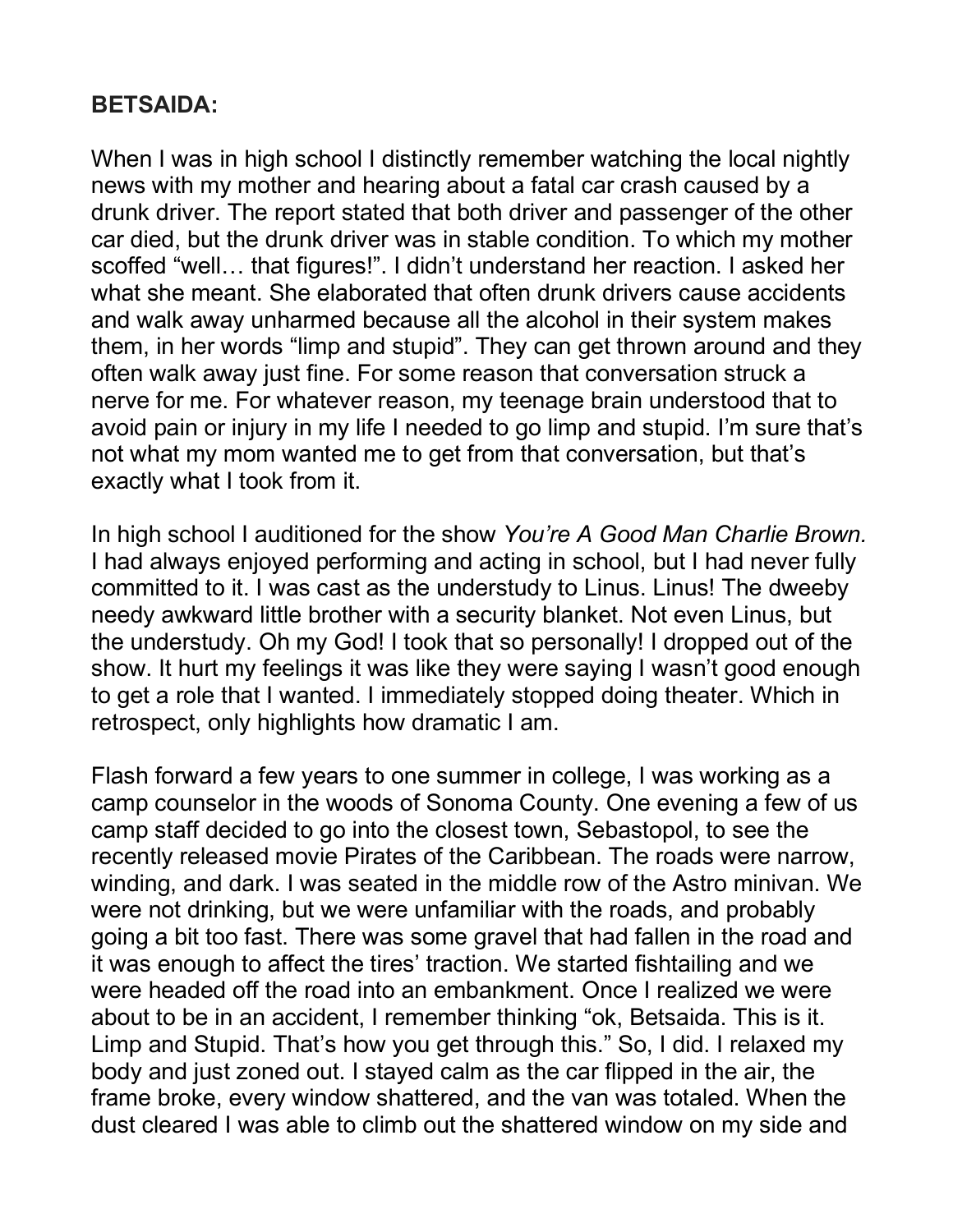help others get out of the van. I also called 9-1-1 to report the accident. Some of the others broke bones or had scrapes and bruises, but I walked away without a scratch. I recalled that discussion with my mother years earlier and thought, "whoa, I'm definitely onto something!"

Moving forward, "limp and stupid" became my "go-to" response for almost anything scary or uncomfortable in my life. When things got difficult or when conflict arose I didn't put up a fight. I let others boss me around, I didn't stand up or fight for most things. I wore it as a badge of honor that I could go with whatever and be the "easy going" one. When a good friend gave me a chocolate cake for my birthday (by the way, I hate chocolate). I sat politely and zoned out while I ate most of my slice of cake. When the guy I was really into broke my heart, I went limp and slept. When I got passed up for a promotion at work, I went numb and stopped caring about the work I was doing. Going limp and stupid kept me cool and breezy, without having to really feel the harshness of life.

Towards the end of my time in college I discovered improv. Improvisational theater. It was theater without a script or plan and the entire goal was to go with the flow and not think twice. Wait?! What?! For someone who had been going limp and stupid for years it seemed like a natural fit. And it was. Improv was fun. And I was good at it, I could make people laugh without really trying. It felt wonderful! I fell madly in love with improv. I took every class and workshop that I could. I performed everywhere that would let me. It was thrilling.

It was in the beginning of my love affair with improv that I met a kindred spirit who loved improv as much as I did. I loved how much he loved improv. He could talk improv theory for hours and early in our relationship I was an eager sponge taking it all in. He had a big dream to start an improv theater and create a community and I supported this wholeheartedly with the "yes, and" philosophy that infuses improv. We started dating and immediately began building an improv community and theater together. We hosted weekly drop in classes. Put on weekly shows and people started coming, and learning, and making connections with each other. It felt incredible to share my passion for improv with my partner and our new community.

The more I did improv the more I realized there was more to it than I originally thought. Although the basic tenants of improv teach to agree and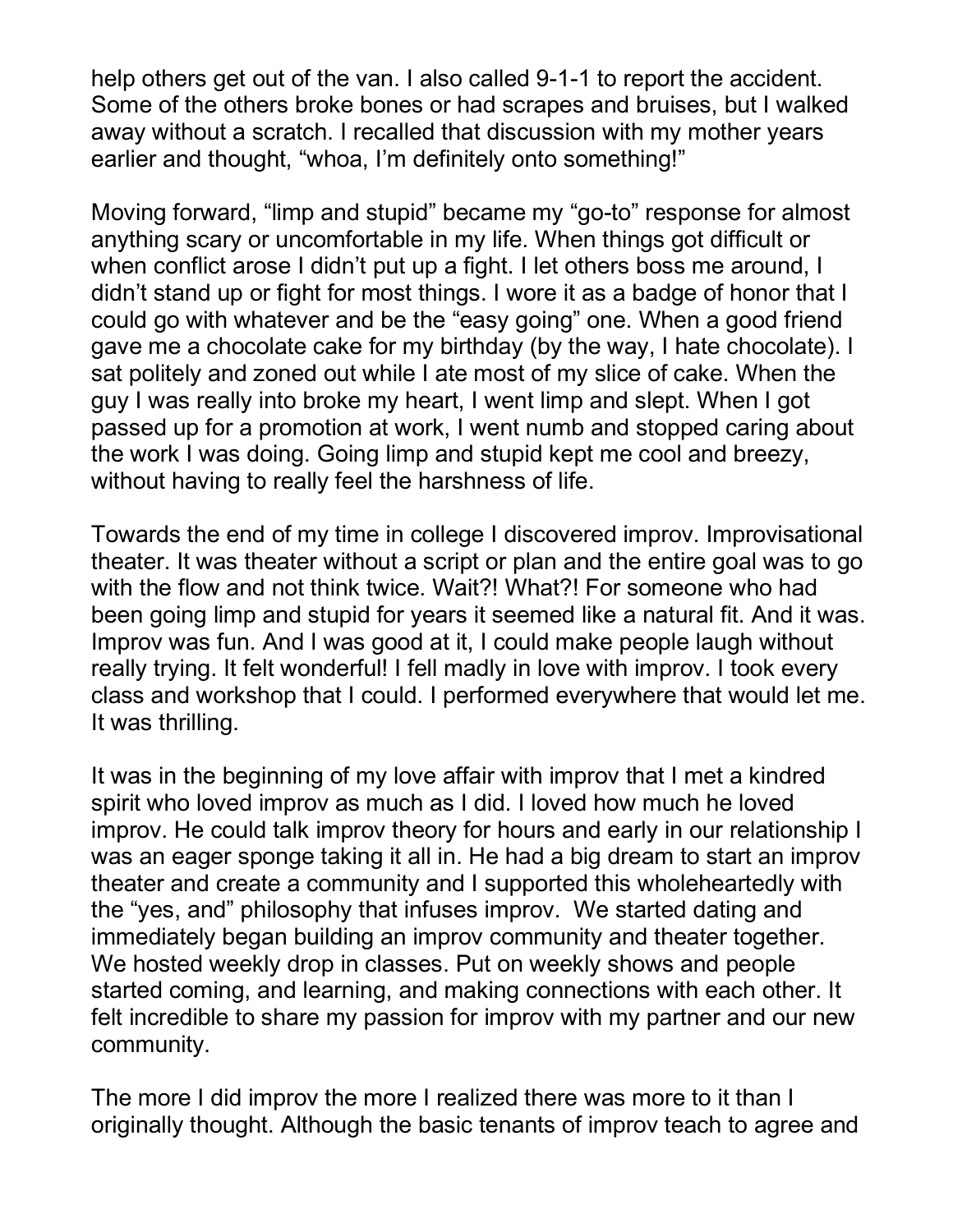to not think twice. It also meant listening and responding honestly in the moment. To be an effective improviser you had to be comfortable making a choice and committing to it, while accepting whatever else was happening in the scene.

There was a time in an advanced improv class at iO Chicago that an instructor called out a specific scene that happened in class. This was a formative moment in my improv development. Two students were pretending to be sisters cleaning out their grandmother's closet after her funeral. One sister was clearly upset about the death of her grandmother and said she couldn't believe grandma was gone. The other sister reached into the closet and with a devilish smiled pulled out something from the closet and held it out and said "It's grandma's underwear. Put it on." The first sister, agreed and happily mimed putting on the underwear. The instructor immediately stopped the scene and asked "What are you doing?! That doesn't make sense. Why would your character eagerly put on granny's panties!?" The student was just trying to agree, because that's what we're told to do in improv. The instructor explained that we are not supposed to blindly agree, because that's boring! The correct choice was to continue to be upset about grandma's death, and to hesitantly agree to put on granny's panties. They replayed the scene and those suggestions transformed it into a brilliant and entertaining scene!

From that moment on, I challenged myself to add depth to my improv scenes, I worked on being honest, grounded, and committed and making choices, not just blindly supporting the choices of others. I also began finding my voice as an improv teacher, teaching others how to play more confidently and began to gain respect from my theater community in my own right. This deeper approach to improv was changing me and it was changing the theater. Over the course of five years of running the theater with my partner the dynamic between us gradually shifted from a collaborative and creative partnership to a divisive and adversarial one. We eventually broke up but kept trying to run the theater together. I had reached a point where I felt more confident in my improv, and in life, and was ready to take on a bigger role in leading the theater. However, within the theater and in our relationship increasingly felt relegated to a support role and felt like my strengths weren't being considered or appreciated. Honestly, I felt stagnant and trapped.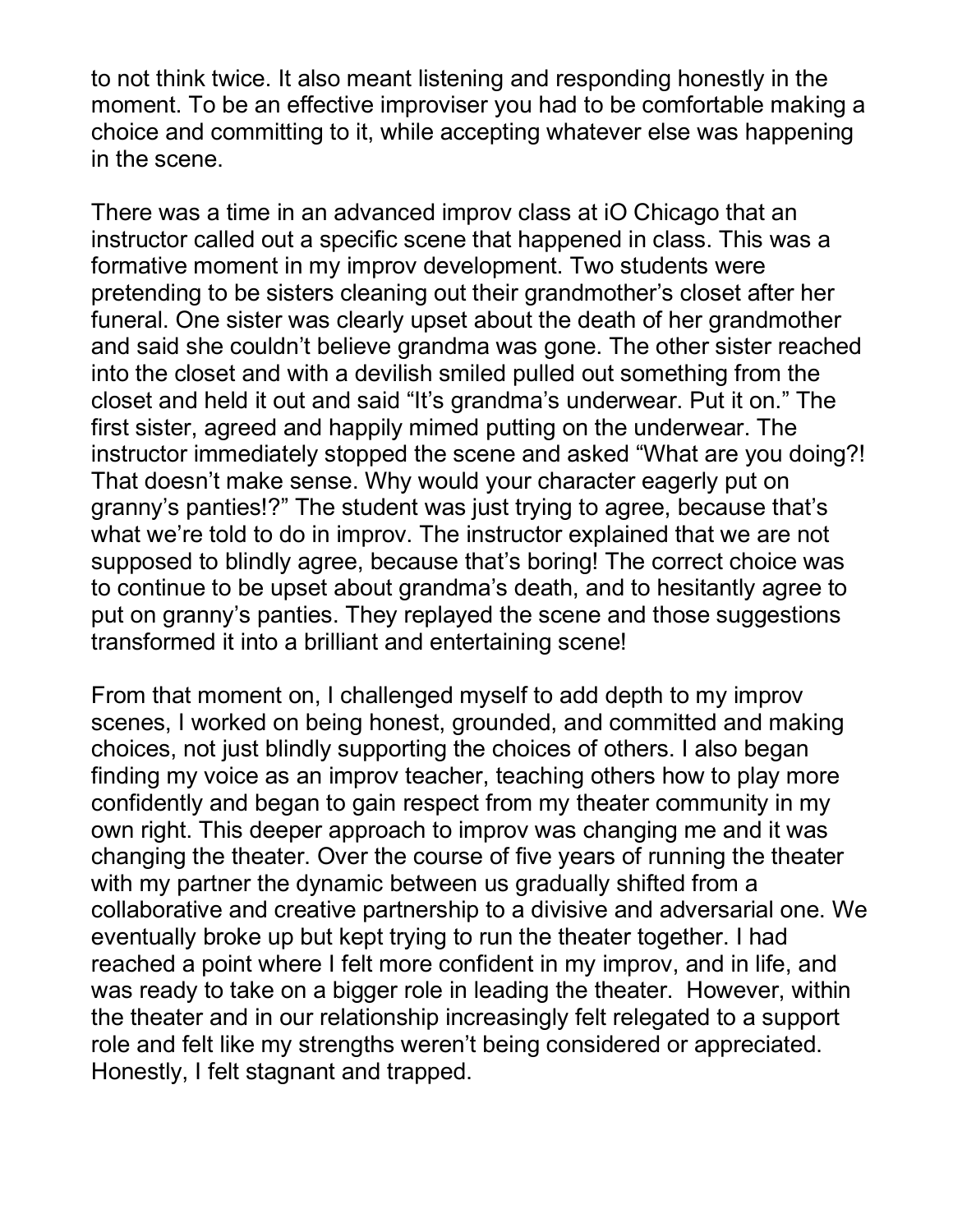It became obvious that I needed a change and that change was leaving the theater. But letting go of the theater and the community I helped build would be one of the most difficult conflicts I've faced. I tried ignoring the issue, and not making it about me. I couldn't. I tried going with the flow and being the old me, a hyped up yes person. But, that felt inauthentic and uncomfortable. At this point I had spent years teaching performers that it was important to be honest and commit to their choices and work with the truth of the scene. Now, I was being challenged by the universe to do the same. The truth was I was unhappy, and the truth of the situation was my partner and I were no longer able to work together in the ways I wanted. Although I wanted more, I was comfortable in my theater. It was my place. I had a space where I could perform and teach whenever I wanted. It was my safety net. It was a terrifying idea to walk away from that. What if outside of this, my theater, I wasn't good enough? I was scared to put myself out there. What if I was rejected? I couldn't take it. Improv is something I love and I was scared I would loss everything I worked to build and that I wouldn't find it again. I felt like I did in that Astro Van veering off the road. It felt like I was heading off the road I wanted to be on and towards a dangerous uncertainty

Except this time, instead of going limp and stupid, and repeating my pattern, I chose to take the wheel and make my own choices rather than just saying yes to others' decisions. It was one of the scariest decisions I've made to this day. But it was also one of best decisions I made. I left the theater and over the course of two years, rebuilt something different but on my own terms. I created a personal website focused on my passion for teaching and performing improv, I began putting more energy into an improv duo I'd established with my comedy partner years earlier. I started performing more, reaching out to other theaters, reestablished a weekly drop-in improv workshop, and traveled to improv festivals. Since that time I've had the pleasure of performing and teaching across this country and have also found a new community of improv kindred spirits on my travels. But most importantly this change in my life represented a culmination of my having learned to stop making the choice to be "limp and stupid." If you're facing a difficult conflict, I hope you learn from my story and decide to take the wheel of your life and drive with intention and passion.

Thank you.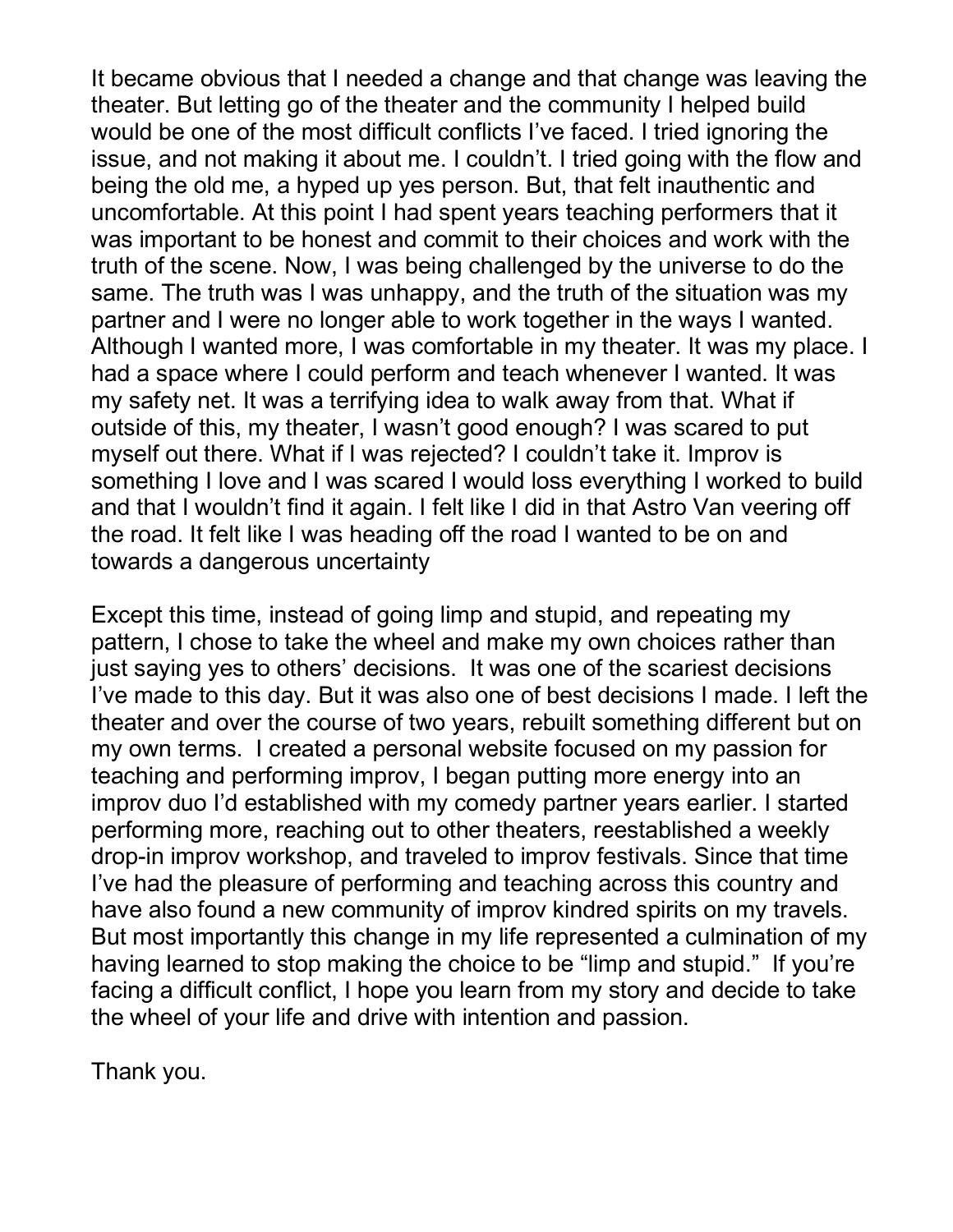# **KEVIN:**

One more time for Betsaida!

Alright, so we'll have a 10-MINUTE INTERMISSION. Take a break, stretch your legs. Restrooms are just over this way. We'll see you back in 10 minutes.

Also! We have tote bags! \$20! Up here at the front!

# **{INTERMISSION}**

# **KEVIN:**

OK, WELCOME BACK everyone. Grab a seat and let's get things started again. Before we get to our final three stories for the night, I've just got a couple more announcements.

If you want to keep up on Capital Storytelling events and workshops, we have an email list. PLEASE SIGN UP. We do not spam you. You will get 3- 4 emails a year letting you know when you can sign up for classes or come out to another event.

In addition to the live storytelling workshops, Capital Storytelling is also hoping to have podcasting workshops in the coming year. So sign up for the email list to keep informed about it!

Follow us on Facebook! We also post info there! Just look for Capital Storytelling on FB…

Okay, our next speaker is Johanna (YO-hon-uh) Heyer (HI-ur).

Johanna is a PhD candidate in Civil and Environmental Engineering at UC Davis. She's interested in the intersection of air quality science, public health, and environmental justice. In her spare time, she enjoys biking, cooking vegan delicacies you won't know are vegan, and playing softball. She also shares her love of music with the Sacramento area on her radio show The Mood Organ at KDVS. When she needs a break from it all, she escapes to her deluxe, canvas-walled, and collapsible vacation home. Johanna loves a good story, and can often be found curled up with her favorite feline friend watching an old film or immersed in a novel.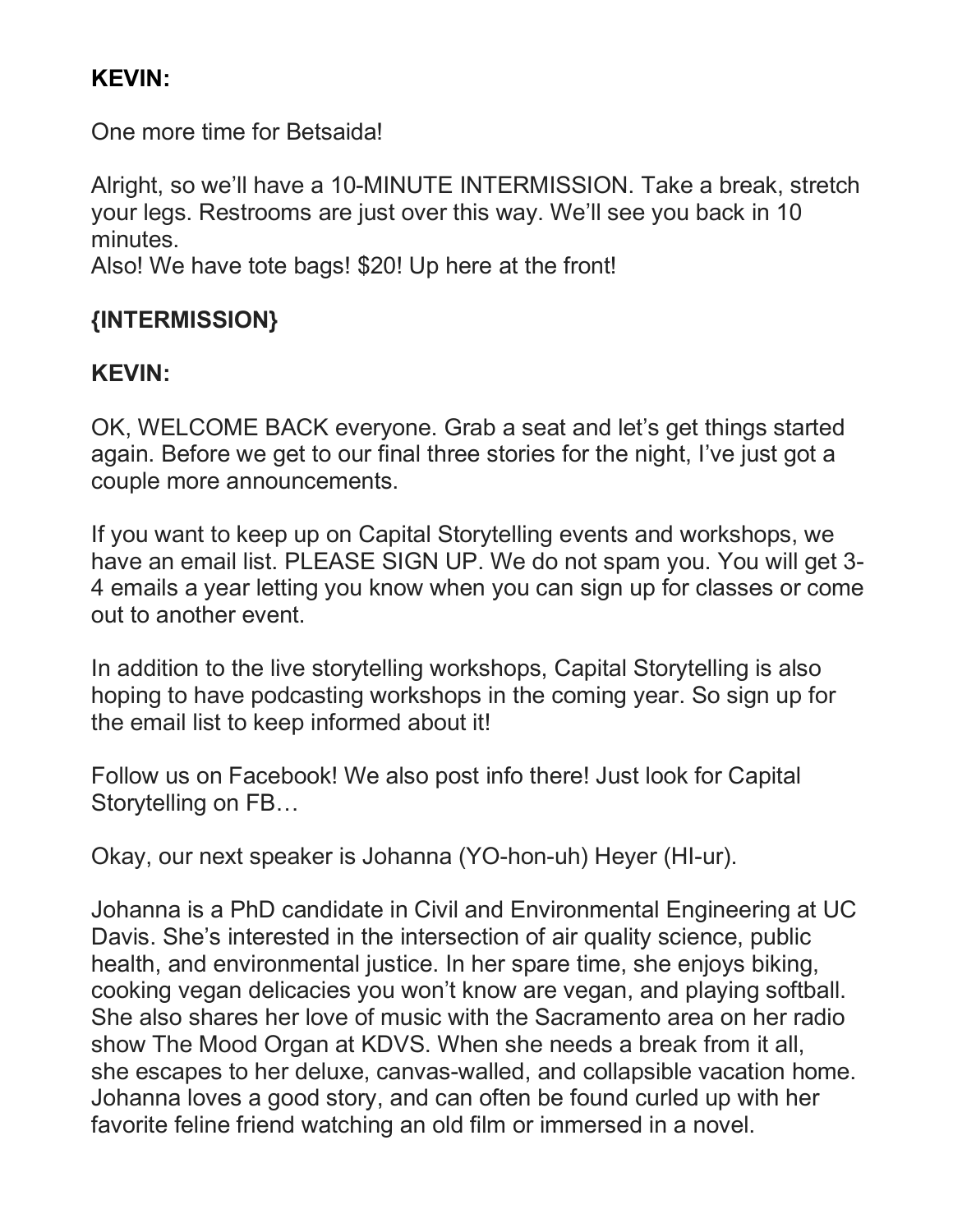Johanna's story is called "Skating the Salty Ice," let's welcome her to the stage.

## **JOHANNA:**

I don't remember ever believing in Santa Claus and one of my mom's favorite stories to tell about me when I was a little kid was one day when she was walking me around in my stroller around the streets of Oakland and I was probably 2 or 3 years old and I rolled my head back and I was like "hey mom" and she was like "what Johanna?" and I said "mom is Santa Claus real?" and she looked back at me and she said "Are you sure you want to talk about that"?

And I paused for a long time and squinted up my face and I was like "no" and so we kept walking and we never ever talked about whether Santa Claus was real or not ever again, but I knew at that moment. I never really believed in Santa Claus, but I loved believing in the story that my mom and my family had created about Santa Claus, this like fun mix between fantasy and reality and this was easy to do on my dad's side of the family because it was kind of a traditional Christmas, you know we just all have to agree that yes sometime during the night some guy came into the house through a chimney or something and left us a bunch of presents and that makes perfect sense, you know we can all agree on this. One my mom's side of the family which is Swedish it was a little harder to pull off because in the Swedish tradition Santa Claus is actually part of the Christmas dinner, part of the ceremony and this creates a problem because Santa Claus is actually a fictional character. Sorry if I spoiled that for anybody. So somebody actually has to dress up as Santa Claus and my mom and my grandmother were the two people that would always do this. They would always so no, no, no I want you to do it this year. You did it so well two years ago or whatever but both of them really actually wanted to do it. And so every year one of them would dress up with the whole red outfit and a beard and a hat and come out and dance with everybody and distribute the presents and it was a lot of fun. Some of my more gullible cousins never really noticed that either my mom or my grandmother was always in the bathroom mysteriously occupied for the entire time Santa Claus was visiting us.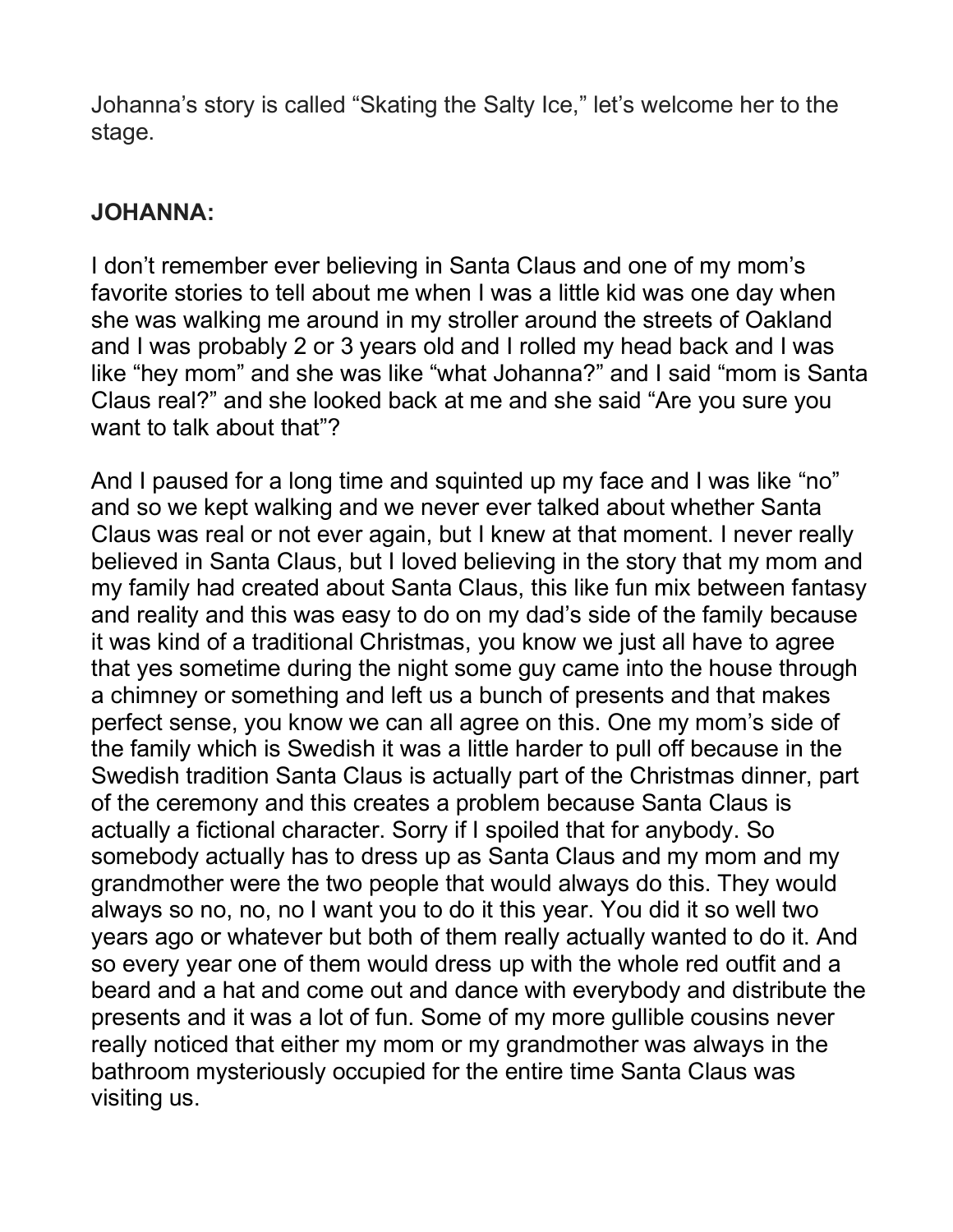Christmas wasn't the only part of my childhood where my mom came up with these great fantastical tales and really gave it 100%. There was also princess toothy the tooth fairy. So while other kids would get really excited about a dollar under their pillow, I would get these magical scarlet runner beans and little rolled up scrolls written in cursive with these sweet little notes to me about how delicious my teeth were, and this was so motivating to me that to my mother's horror I one year on my birthday I extracted my own tooth because it was a little bit loose and I thought that it would be really cool to see what kind of bonus I would get for losing a tooth on my birthday. Coloring book turns out not totally worth it.

These stories weren't just for special events my mom would also tell really great bedtime stories. She often wouldn't even read me books, she would just tell me stories from her life and knowing now what I know about how she likes to add details and drama to things I'm not really sure if she actually while living in an Austrian castle at age 16 ripped open a German shepherd's mouth as he was attacking a five-year-old girl and threw him against a wall to rescue the child that she was babysitting or whether she really used to play tag and leap between buildings in elementary school, leap across the roves or whether she was really attacked by an entire mount of fire ants while bicycling across Turkey. Her regular stories also sometimes get a little confused between fiction and reality. We once got in an argument about whether my cat really had what she described as feline leprosy and she insisted this was a real condition until I googled it and proved there was no such thing as feline leprosy.

She also sometimes does this thing where she adopts other people's stories. Once she was telling me this story of this horrible nightmare she had in college where her hippie, vegan friend made this disgusting birthday cake for her out of mud and grass and I was listening to it I noticed it sounded familiar and I went and checked with my dad. Turns out it was actually his dream which she just loved the story so much that in her mind she became the protagonist of the story and so she would be always telling these great stories with embellishments and drama and when I was little I would sit there and be like that's not actually how it happened mom. We didn't go there, no we did this first. And she would get so annoyed at me and she had this rule that when she was telling a story I just had to sit there and listen. I wasn't allowed to correct anything. She explained to me that it's part of telling a good story is to tell it in an interesting way which sometimes you twist the truth a little bit. I learned later that a lot of this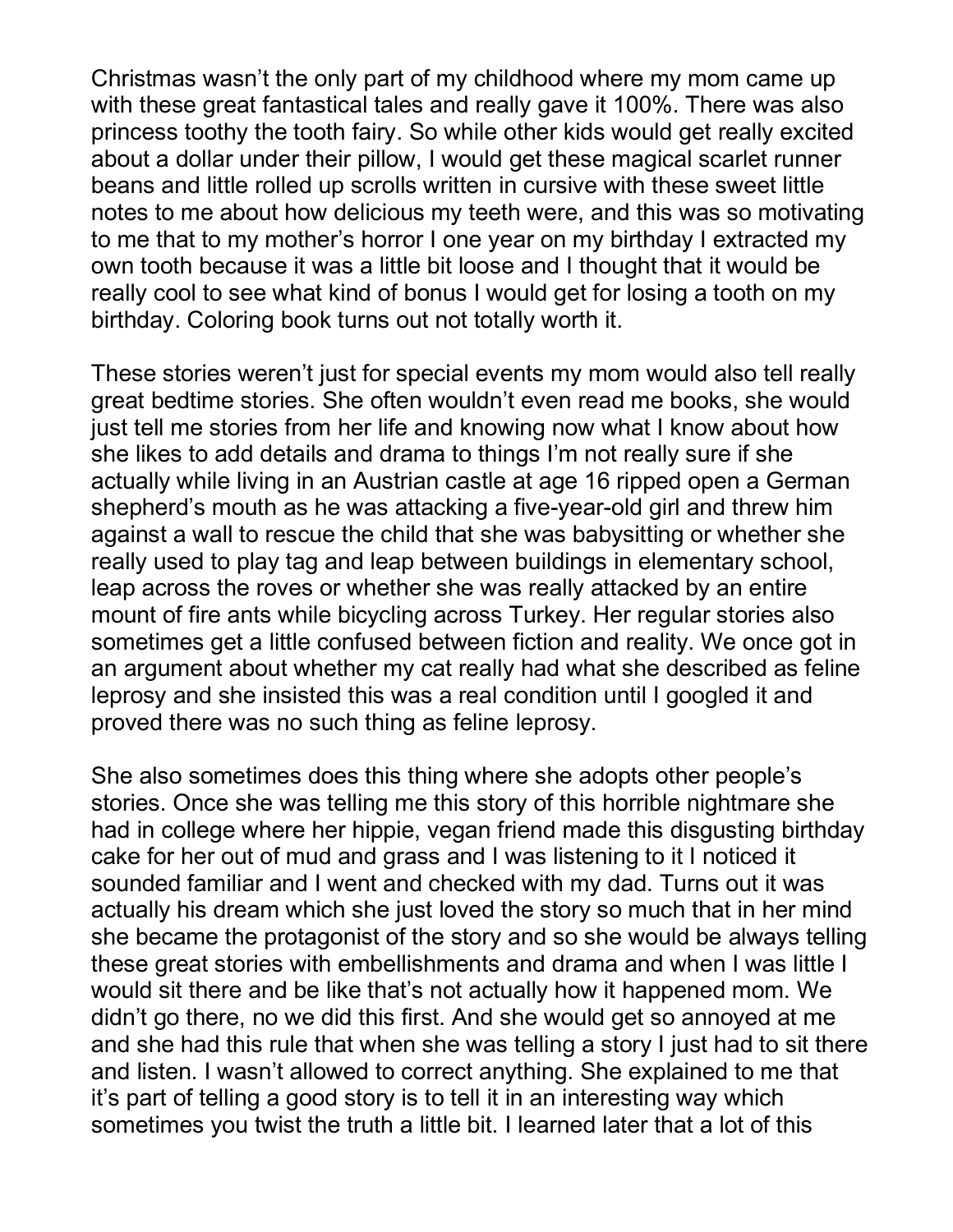came from my grandmother who also had a lot of great stories. She used to tell me the story of how my grandfather the night before he died visited her in a dream as a sort of like ghost like horse and she had all these little Swedish figurines called Tomten around her house and she had this whole story that if you piss off the Tomten they'll ruin your life. It's this old Swedish farmer's tale. And so you have to do nice things for the Tomten so every morning if I spent the night at her house I would have to go every morning and greet all of the Tomten and stroke their beards and kiss them on the nose and say good morning to them to create good will.

And so given all of this that I know about my maternal line's propensity for embellishing stories I should have known better than to rely on them for a school assignment. So in my freshman year of high school I had this teacher named Mrs. Sokolower who she was very uptight, very out of touch with the teenage world and I remember one time there was a bomb threat and while we're all locked in a room she decided it would be a good time to read us a small children's story. She also had the misfortune of being assigned to teach us sex-ed which was not a great one for her to do and so she was just like a laughing stock of the class and I was one of those people that kind of took advantage of those moments when she said funny things.

So I wasn't her favorite student. In my first semester of freshman year, we got an assignment to interview an immigrant. I was like ok I got this. I'll talk to my grandmother. She has lots of great stories of being an immigrant. So I called her up for this assignment and I asked her just tell me stories of what it was like growing up in Sweden and what it was like coming, moving to Silicon Valley before it was Silicon Valley? And so she told me all these great stories of when she first arrived including her first Halloween in the United States. Nobody had warned her that this was this weird thing that Americans had concocted. So she was sitting with her family kind of late at night and here's all these people pounding on her door. She goes, she tells everybody to hide under the bed, she goes very cautiously, opens the door and sees all these small people in weird outfits holding out these bags towards her and so she didn't really know what was going on. As she stared at them she noticed there's candy in the bags. She said "Oh this is a sweet tradition they've come here to give me candy as a welcoming gift." And so she took the candy out of the children's bags.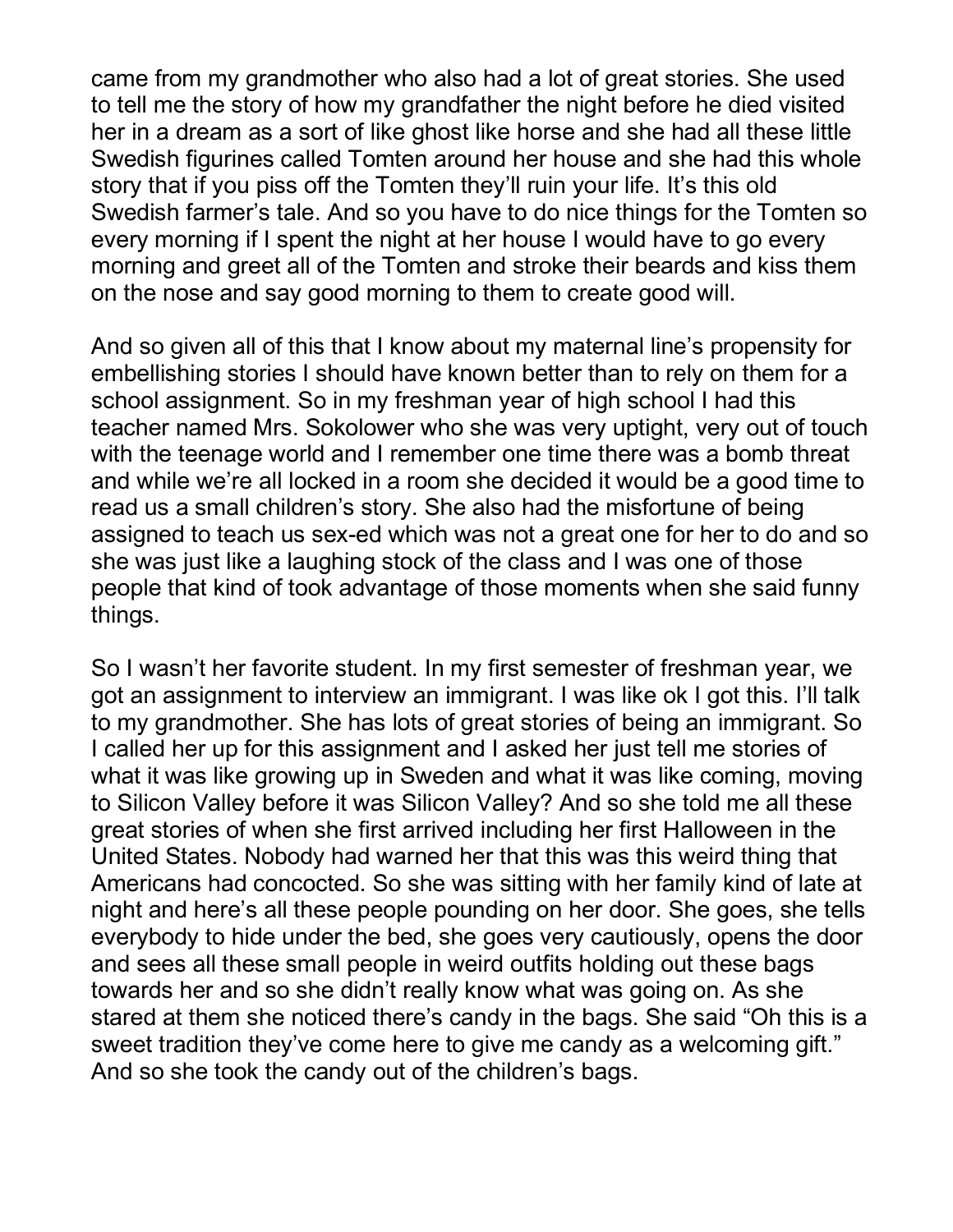There was another great story of my uncle on his first day of kindergarten, not speaking any English, he came home and my grandmother was very nervous that he wasn't going to make friends you know having the language barrier. He came home at the end of the day with like 7 kids behind him and he just had this huge smile on his face and he came inside and he's like mom, this is great, all these kids are so fun. They are speaking in gibberish. So he was walking with them just thinking they were speaking some made up language and going along with it.

And then she also told me a bunch of really nice stories of growing up in her childhood in Lassabacka Sweden. It's this small Swedish town on the west coast next to a slightly less small city called Varberg, it's about an hour south of Gothenburg. Living there her dad worked in a wire factor. Her mom stayed at home. But most of her family lived out in the country and they were farmers. Every summer she would go out and visit all of her cousins and she took great pride in being the best girl cousin riding horses, racing and being kind of a tomboy. And she also had these beautiful stories of hunting for berries and mushrooms and finding cool animals and then one of the things that I thought was the most beautiful is that she used to go ice skating in winter on the ocean and she told me all about how it was a sparkly lake with nobody else around and she was racing with her cousins. It just sounded like this very beautiful winter country scene that I was very out of touch with living in California where you don't get frozen ice skating except in the downtown areas.

And so I wrote all of this up, I just transcribed it word for word, I turned it in and I was like "ok great. Done with my assignment." About a week after we turned it in I saw Mrs. Sokolower looking at me at the end of class and she was like Johanna I need you to stay after for a minute. And knowing that I had done a really good job on this assignment -- I spoke to an immigrant, I got some really great stories, I was like "Oh maybe she wants to congratulate me or like ask if I want to put this in the school paper" but I quickly realize that this was not the case. I had done something wrong. I couldn't figure out what it was. She looked at me as everyone else was piling out of class and she was like "You know Johanna, if you didn't have any immigrants in your life you could have talked to me. I told everybody I have people that you can call. You didn't need to just make all of this up."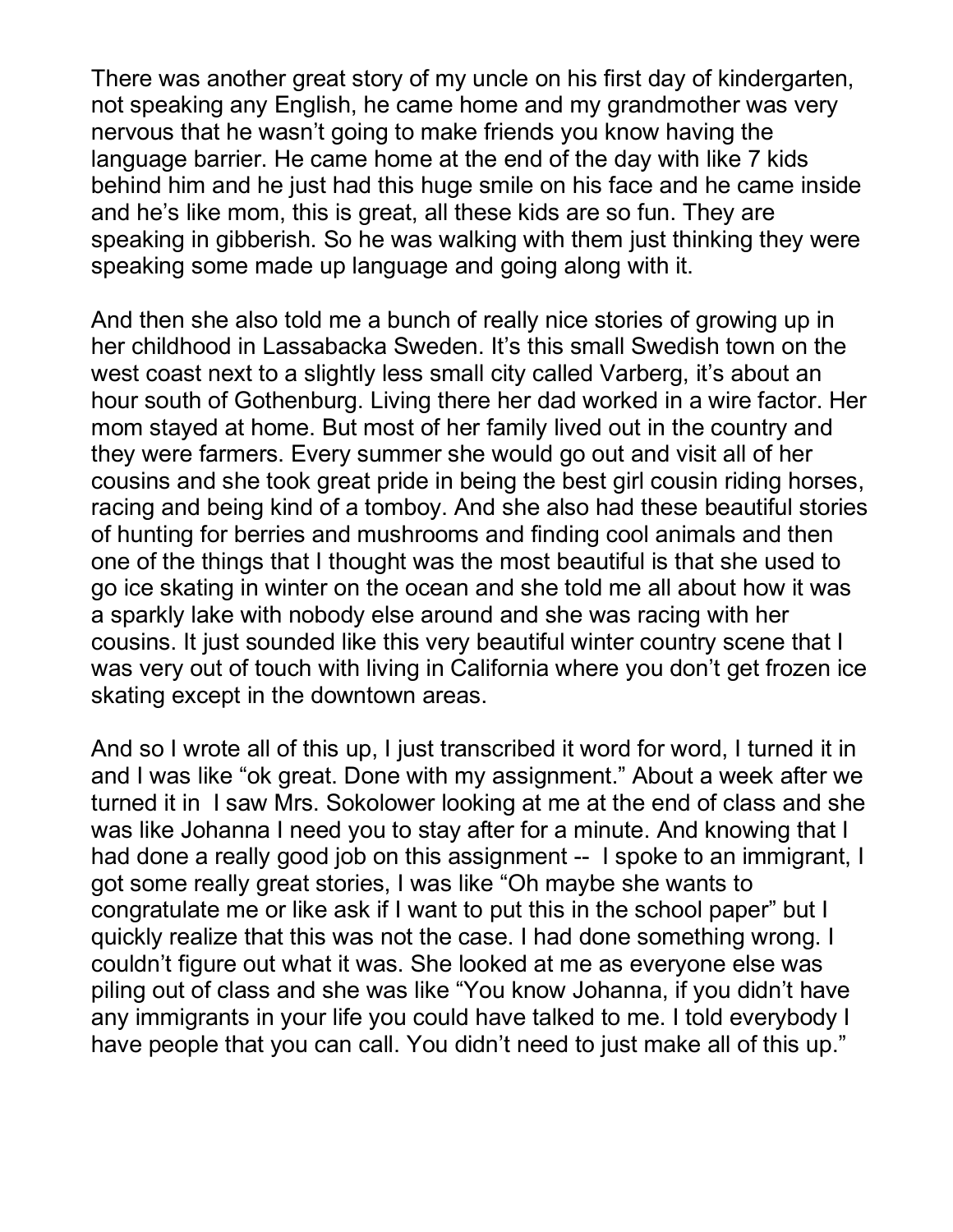I felt this like wave of indignation coming up and I was like "No I interviewed my grandmother. There are all. I didn't change anything she said, I just wrote down exactly what she told me. She told me great stories.

She said well if you look at this third paragraph here, it said she went ice skating on the ocean. And me thinking with my high school chemistry, I felt my face getting all red because I realized just at the high school level, a bunch of salty ocean water is not going to freeze even if he gets really cold.

And so I sort of like paused and stammered and explained I'm so sorry but I don't know how to explain it to you but my grandmother really tell me this and she's always making things up and telling me all these ridiculous stories and I don't know but this what she told me. I finally convinced Mrs. Sokolower that I hadn't cheated on the assignment and she kind of let it slide and then for years afterward, I added this to my arsenal of stories about my wild grandmother that she had gotten me in trouble. I had to do this simple interview assignment and she had told me all these ridiculous stories and got me in trouble for plagiarizing, but it turns out two years ago my great uncle from Sweden was in town and he is going to visit my grandmother and help out around her house and we were talking about all the funny things she does and how she's so demanding and she has all these funny ideas about everything, and I brought this story up and he was nodding along until I got to the end and he says "Well you know it is actually possible. It doesn't happen anymore but at that time it did actually get cold enough and because of this special turbulence that happens in the Atlantic ocean around there it is cold enough that the ocean can freeze. Now she probably didn't go all the way to the ocean for the ice skating, but there is an estuary that was very near where all of her cousins lived and so it's entirely possible that she did go ice skating there.

I have never told my grandmother any of this but now I feel kind of guilty that I spent 10 years saying that she was a liar so now I've learned to embrace my family's embellished style of storytelling, but remember that I always have to check the facts.

#### **KEVIN:**

Let's give another round of applause for Johanna!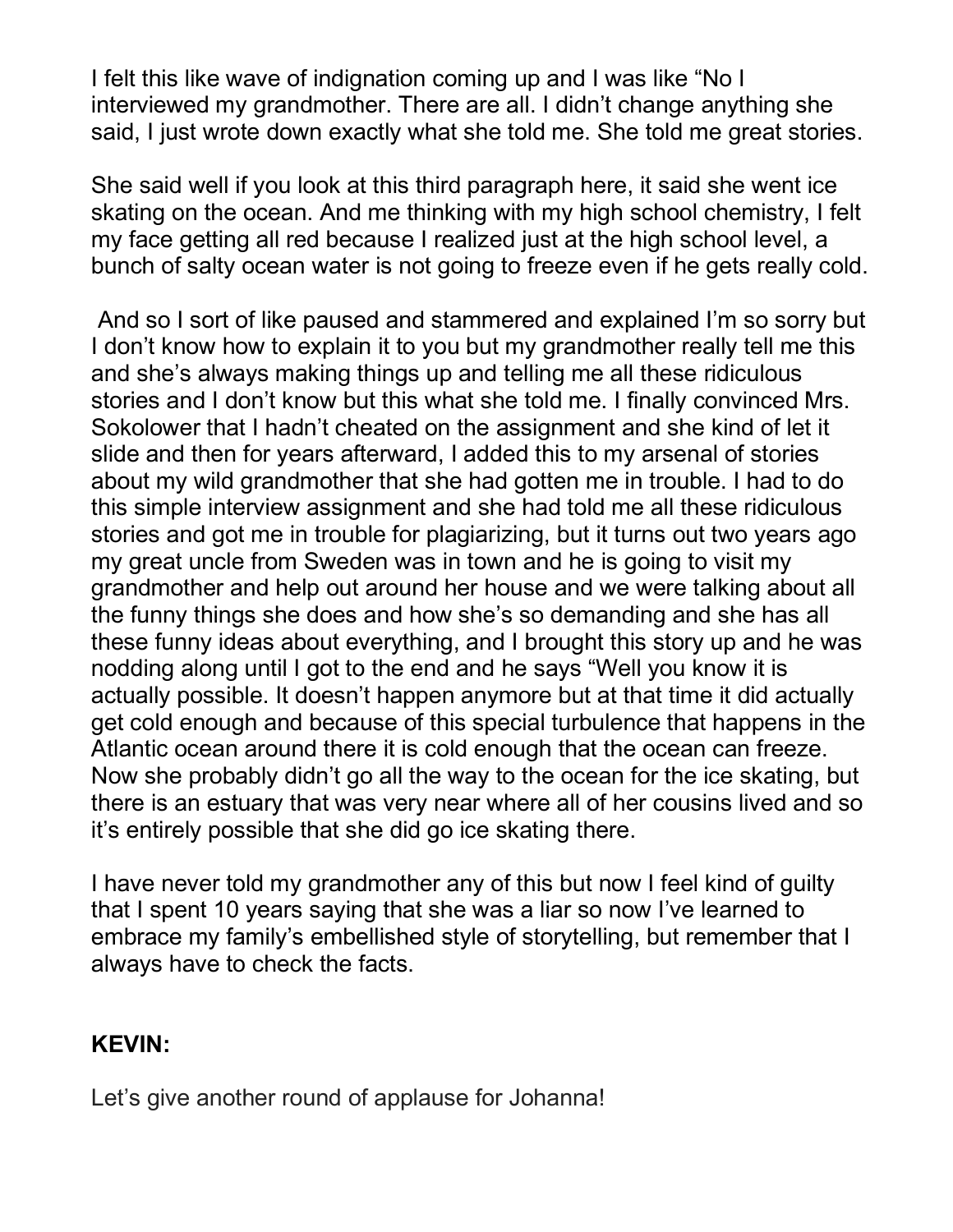Before we bring our next speaker up, I just have a couple more people to thank. I just want to recognize Laryn Hoggard and Ravin Pan. Laryn has been helping with our workshops—in the summer and Fall—and she taught one of our storytelling workshops this Fall… some of the storytellers from tonight actually are from HER class…you might have seen Laryn and Ravin helping at the door tonight. Ravin is also helping to take photographs of all of our speakers. Thank you Laryn and Ravin!

Alright, our next speaker is Gloria Grandy.

Gloria has been a freelance artist, designer, and crafter for more than 30 years. Her roots are in theater costume design and interior design. She learned how to sew from her mother when she was 9 and never stopped. She loves working with textiles and fabrics, acrylics and watercolors, photography, ink, pencil and charcoal. And, as you'll find out tonight, she is a passionate doll maker.

Gloria's story is called "I wouldn't have missed it for the world." Let's welcome her to the stage.

# **GLORIA:**

I am a fibro-artist. I've been working with textiles and fabrics for about 20 years. I create quilts and wall hangings and costumes and wearable art and cloth dolls and my dolls have been all over the United States and Canada either in exhibits or after being sold so my dolls get to travel a lot more than I do.

About seven years ago I got a call from a curator for an exhibit in Charleston, South Carolina called "Mermaids and Merwomen in Black Folklore." The curator's name was Cookie Roberts or Cookie Washington. I told you nerves do that to her.

Her name was Cookie Washington and she is a well-known African-American fibro artist and she's known for, one of her accomplishments was that she created a beautiful quilt for the Obama family when they, when President Obama was elected that hung in the white house for both of his terms in office. Anyway she was calling me to find out whether I was going to enter something into the exhibit. She'd seen some of my work online and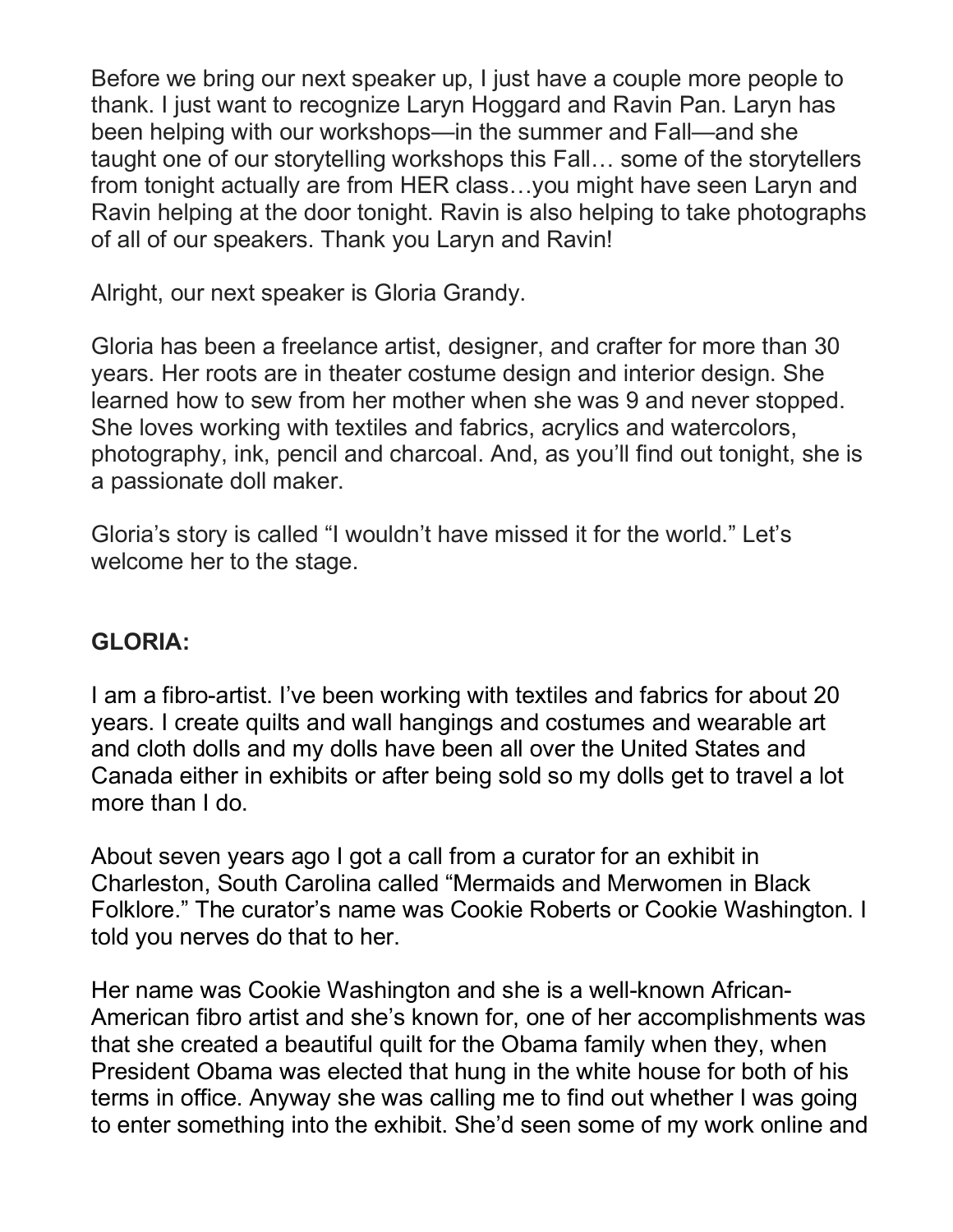she was intrigued and wanted to know whether I was going to create a doll for this exhibit and I said well I don't know anything about mermaids, I didn't know anything at all about black mermaids and didn't even know that they existed and so I said not too sure so she said well I'm going to send you some information. I'm going to send you something to inspire you, to get your creative juices flowing.

So a couple of hours later I got an email and she sent me the most beautiful images by other artists – beautiful brown skinned mermaids with long, black, curly hair and some wonderful folktales and stories that were part of South Carolina's culture and legend and I kind of thought well you know. I went through the stories and I looked at these beautiful images and I thought well I'm going to sleep on it. I do my best planning and thinking in my sleep, so when I woke up the next morning, I had some wonderful images and pictures in my head of possibilities for art dolls that I could create, so I went to my work room and started pulling out fabric and glitter and sequins and buttons and shells and beads, anything that looked mermaidy and I put it all in the middle of my table and the first thing I did was I drafted a pattern for a doll, all the dolls that I had made to that point had legs. None of my dolls ever had tails, so I had to create a doll with a fishtail.

So I created the pattern with a fishtail, cut the pattern out, assembled all of the pieces, sewed them together, stuffed them, put the doll together and I would up with two very interesting looking mermaid dolls. So then it was time to decorate, then it was time to turn them into something beautiful. So I pulled out my metallic paints and painted those fishy tails in golds and silvers and you know shades of blue and made them look scaly and they looked really beautiful and then painted faces on the dolls and decorated them with shells and beads and then I added yarn for their curly hair and some fibers for seaweed. It took me about two weeks to get them done and I thought ok so I took some good photos and then submitted my photos to the selection committee after all that work it's not a guarantee you still have to be selected so that was my next step. So I got ready to wait for a couple of days because if would take a few days before I would get an answer back to see if my dolls would be accepted.

So then after about four hours I got an email that said "welcome to the mermaids and merwomen in black folklore exhibit". Your dolls have been accepted. And so I was so excited and all of a sudden kind of realized that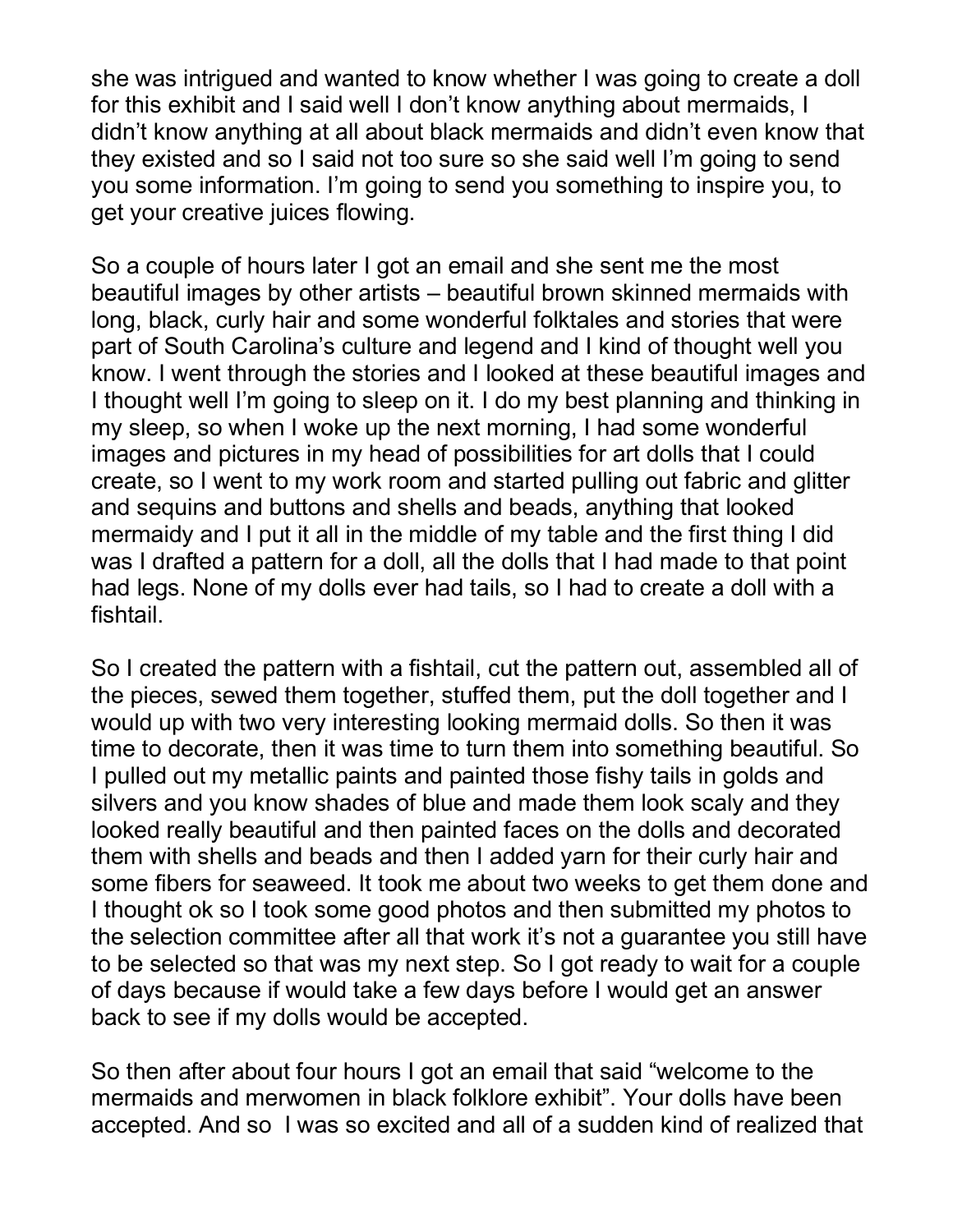this was probably was one of the most important shows that I had ever done and it was a big deal to me. I hadn't realized that in the process greeting the dolls until that moment. So next step was to get the dolls in the box, you know get them mailed off. So I package them all up, got ready to go to the post office and then fear struck again because if the post office loses my dolls, that's it, they're irreplaceable at that point and if the post office doesn't get them to Charleston then I'm out of luck, but anyway so sent them off.

Couple of days later, I got a call again from Cookie Washington, Cookie Washington and she told me that my dolls had arrived safely so I was able to breathe easily and then she asked me, she says well do you want to sell your dolls at the end of the exhibit and I hadn't really thought about it and I said well sure. She says well what value or what price do you want to put on the dolls and I, selling dolls here in Sacramento is a challenge you know I mean people want to barter with me all the time so I very boldly said I want \$100 dollars for each doll and then I got total silence on the other end of the phone and I'm thinking oh my God I've asked for too much and I was ready to say well I'm willing to take \$75 and she told me you are crazy, she says these dolls will easily sell for \$350 each. And I thought sure if you can get that much for it, go for it, so then she started telling me about the exhibit and about the ceremony and all of the celebration, the reception and everything for the opening of this exhibit in Charleston and she says you know all of the artists are invited to come, she says you really should think about going and the way she described it you know they're going to have a procession on the beach for the water goddess. They were going to have this wonderful reception in the gallery and she started talking about food, she started talking about shrimp and grits and fried green tomatoes and hush puppies and she had me sold and that point. Ok I want to go.

So I made my plans and I said this is a once in a lifetime event and I have to be there. I bought my plane tickets and made my reservations for the hotel and I'm all set. So I went to work the next day and I had been assistant managing for an antiques/ collectible store for about five years and the owner of the store came in and said you know business has been really bad and I'm going to be closing the door at the end of the week. I was devastated. I thought oh my God, I can't go to Charleston and I was more upset about not being able to go to Charleston then I was about being unemployed, so it was kind of like what am I going to do.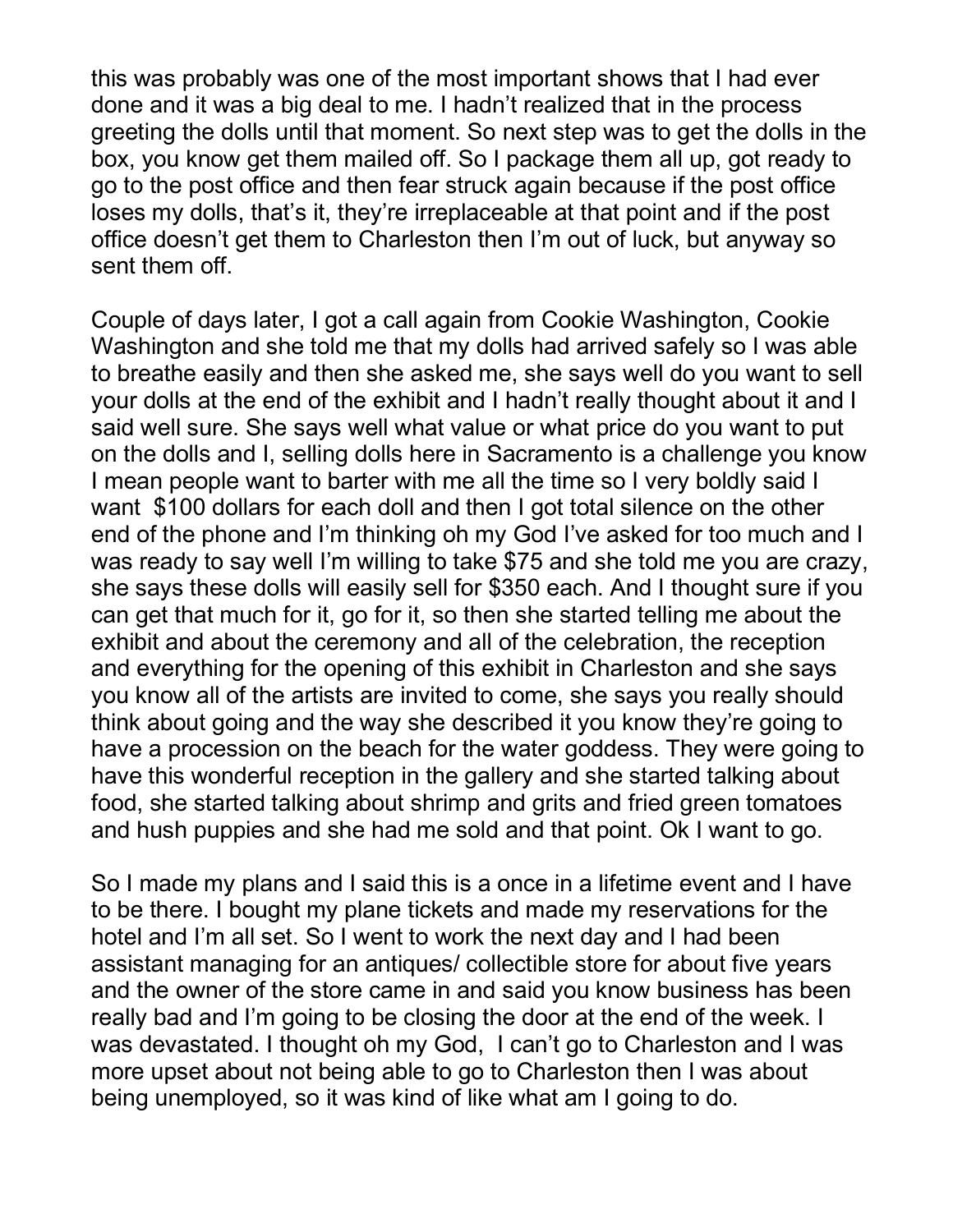I went home and thought ok I'm going to have to cancel my flight, cancel my reservations for the hotel and just not going to go, so went to bed, decided to go to sleep, sleep on it again – do my best thinking when I'm asleep – woke up the next morning and it was kind of like I can't miss this. This is a once in a lifetime opportunity. This will never happen again. This particular exhibit is something that's very important, very special, one of the biggest ones I'd ever done and I thought I have to go so then I started thinking, started planning my budget, putting my pennies together, counting my savings. I went as far as going to the coin op and dumping my coin jar into it to make sure that I had got every penny, every dime. I decided well if I really stay on a close budget, don't buy groceries, I didn't have to buy gas because I wasn't going to work so I thought Ok I'm going to go do this and eggs and potatoes are a great food when you're on a budget. You're not hungry if you eat eggs and potatoes. You can eat those for breakfast, lunch, and dinner.

So anyway, I had about three weeks to go before I had to leave and sure enough by the end of the time I had all my money together and I thought I'm going to do this. I can go. I'm going to go. And the shuttle came, picked me up to the airport, I flew from Sacramento to Atlanta and from Atlanta to Charleston and when I got to Charleston, I met two other ladies from California who were artists with this show and we shared a cab to the hotel, when was great because it meant I didn't have to pay for the cab all the way, so got to the hotel, went upstairs, got ready for the opening that night and when I came down on the elevator and the lobby was full of artists. The hotel had been reserved for the artists. And there were 110 artists from all over the U.S., from Haiti, from Brazil, from Jamaica and from West Africa and all of us had created Mermaid art for this exhibit and it was very moving to feel like all of us had a single concept and we all created our own interpretation of this single concept, so you kind of felt like 110 strangers, but you all had the same mind at this particular moment.

Anyway we got on the shuttle, two shuttles to get us to the gallery, the shuttle pulled up to the gallery. As we were pulling in you could see the ocean in the background and it was kind of shiny and sparkling and you could kind of hear the water moving and you could smell the ocean and some restaurant was cooking something fabulous. There was this wonderful sensory kind of a feeling already very emotional. I was already so excited because I was there. I kept telling myself I'm here. And pulled up to the gallery, we all got out of the shuttle, there was this beautiful two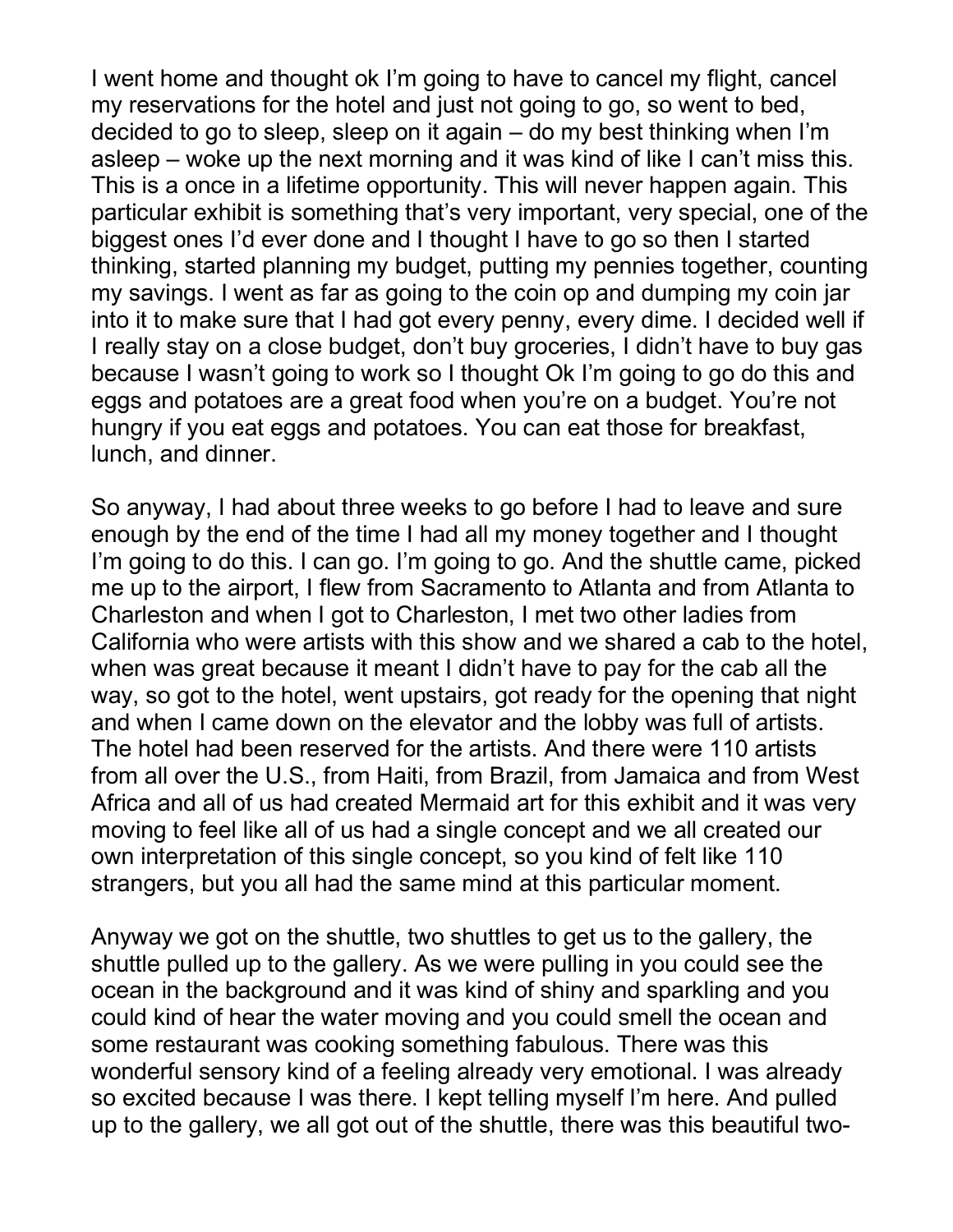story building with this wide, long, staircase that led up to the front doors and we were all kind of on the lower landing kind of on the sidewalk waiting to go in for the exhibit and when I looked up, this little woman introduced herself as Cookie Washington and she welcomed all of the artists and the visitors to the gallery and she talked about how proud she was of this particular exhibit because it was just a dream of hers and we had made it real for her. After she spoke, the mayor of Charleston said a few words and welcomed us all because he knew that we were from all over the country and out of the country and then they opened the doors to the gallery. I climbed up the stairs, I was like a little kid, my knees were just shaking, I didn't know what to expect. I knew there was going to be something wonderful in there and climbed the stairs with the other artists. As I went through the main doors and I was in the lobby and you could see some fiber arts exhibits in the lobby and then as you looked through the gallery doors you could just see this explosion of color on the walls and these were all fiber art quilts and fiber art wall hangings that all of these artists had created on this same theme of mermaids. As I went through the door, right at the opening I could see my two little dolls – mermaids- on the front table greeting everybody as everyone came in. And in the background, the back of the gallery was all glass windows that went out on the ocean. You could just see this gorgeous view and my little dolls were kind of in the front with the ocean in the background. There was just this kaleidoscope of colors on all of the walls with everybody's art just kind of, just in amazing form and fashion, large and small and it was just amazing. I was almost weak kneed because it was almost overwhelming it was like the biggest event that I had gone to regarding my art and for the next three days they treated us like we were celebrities on the red carpet.

It was just so cool. We ate. We were wined and dined. We toured and paraded and it was just a wonderful event and then got back on the plane. I was so happy I'd gone. It was so well worth it. When I got back to Sacramento I even had a little money left in my pocket so I wasn't broke.

A few weeks later, I get a call from Cookie Washington again and my two dolls had sold for \$700. So…

#### **KEVIN:**

Okay, we have one more speaker tonight. And before we get started I do want to let you know that this last story deals with sexual assault. There is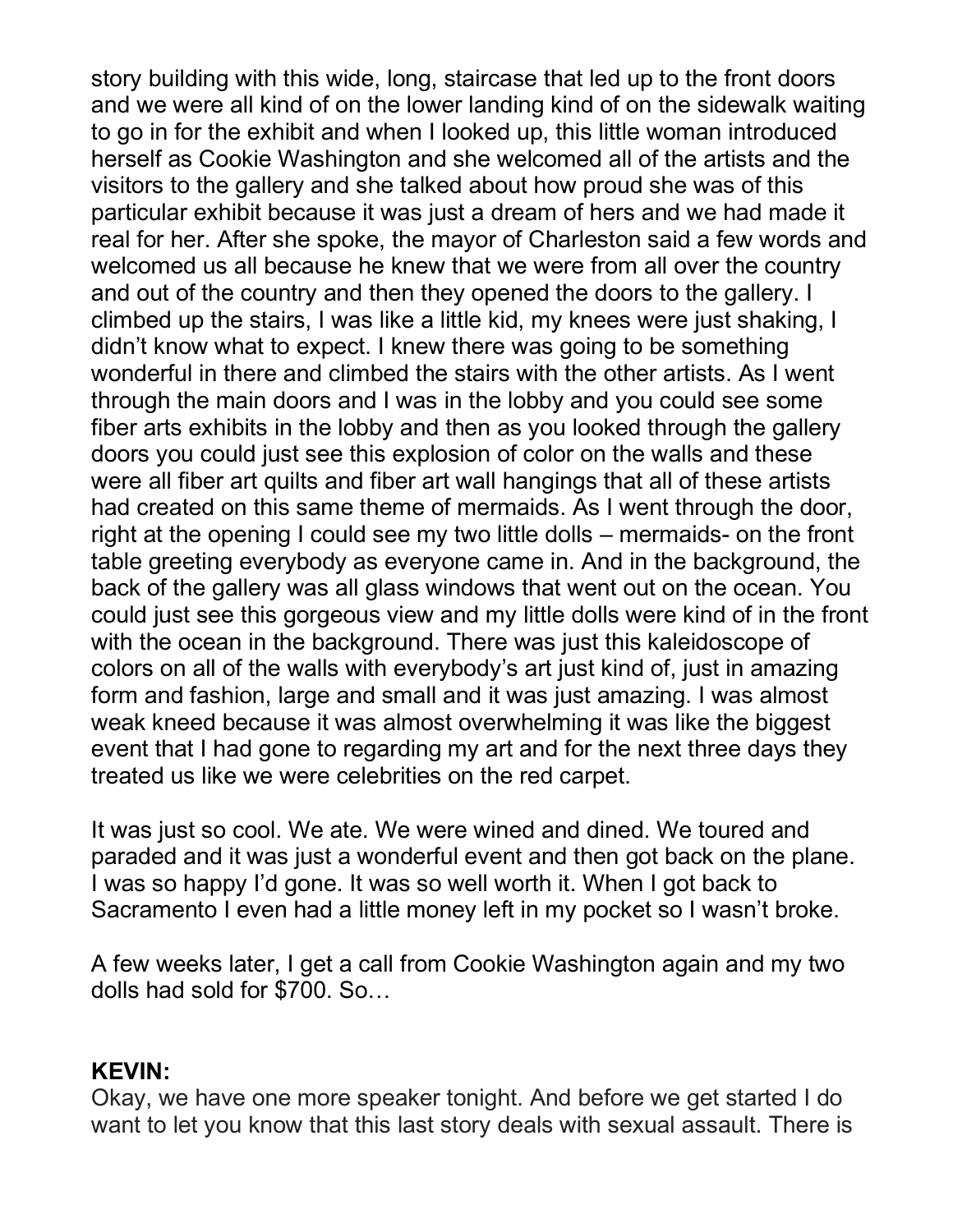nothing graphic, but if this is not a topic you can listen to, please feel free to step out for this one.

Now one more time, I just want to congratulate all of our speakers for their bravery coming up on stage and sharing their stories tonight. Let's give them all a round of applause.

Our final storyteller for the night is Kate Bosworth.

Kate is a graduate student in the Counselor Education program at Sac State and is working toward a certification in movement-based expressive arts therapy at The Tamalpa Institute. After working for 13 years in the public policy sector, Kate is now pursuing her goal of helping others heal from trauma. She holds a bachelor's degree in Philosophy and Sociology with a minor in Spanish from the University of San Diego. She is an avid dancer, backpacker, reader and artist.

#### **KATE:**

A couple of months ago I was leaving class and I saw a flyer on the bulletin board in the hallway and it said "Storytelling workshop" I was like yes, storytelling workshop, I'm there.

So a few weeks later I was at the first session of the workshop and we listened to some recorded stories and we learned how to tell a good story and then we were invited to tell a story of our own. Now it's like something had drawn me to this workshop, like there was something in me that wanted to be told. But now here in the workshop, I couldn't think of anything. My mind was blank. So we got prompts to help us think of a story, things like when were you most afraid or embarrassed or surprised and is there a regret that you have or what' the biggest decision you've made. Still I couldn't think of anything, so I spent the next week mulling it over. I was thinking maybe I could tell a story about this past summer when I went backpacking with a group of friends and we actually ended up getting trapped in the mountains because this mud slide blocked the only road out. I could tell that one or I could tell a story about how I fell in love with the person I've spent a third of my life with. That's a good one. I could tell a story about that time in southern Mexico in this really remote area on a dirt road on an edge of a cliff with a bus driver who was shit faced drunk.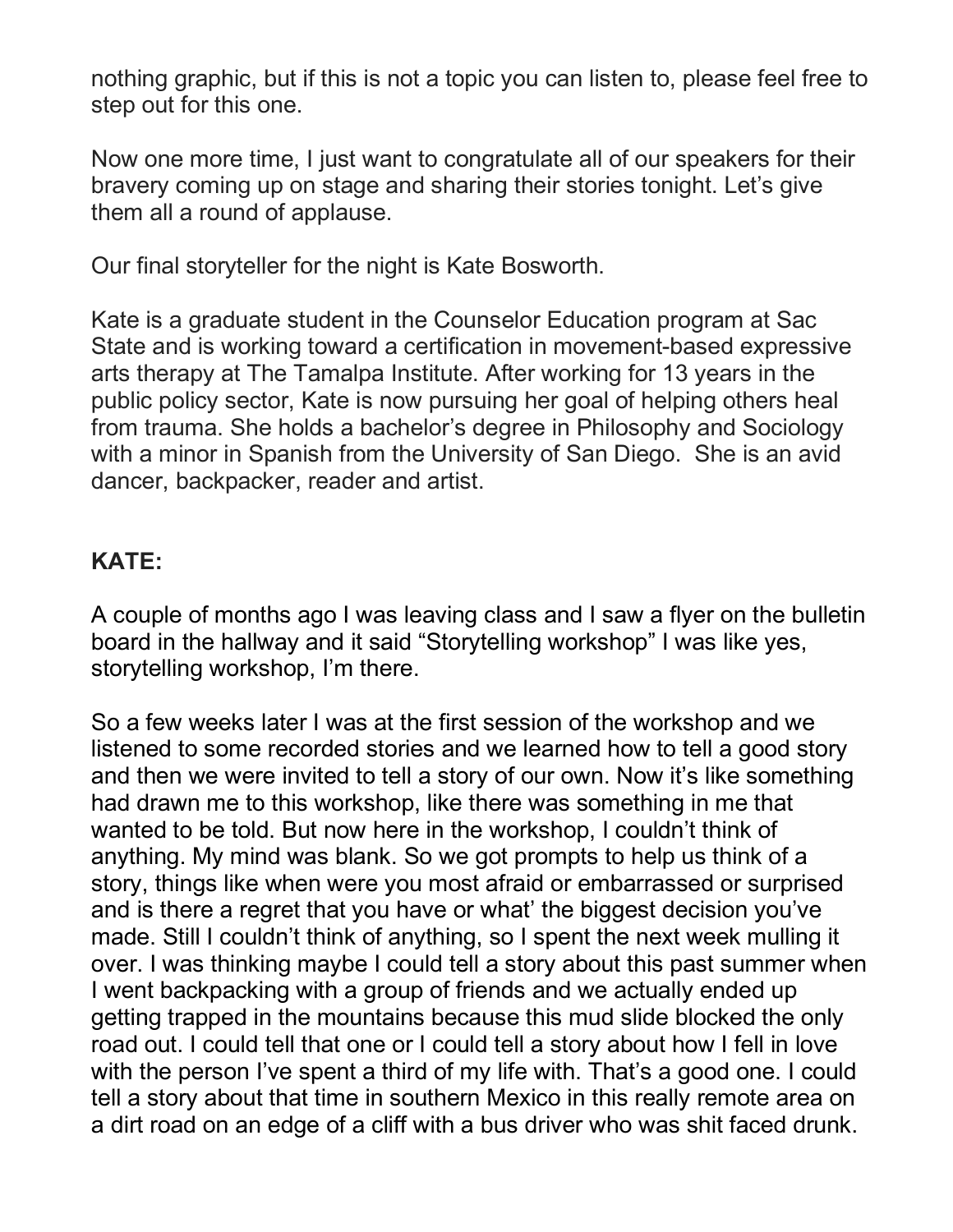I almost didn't go to the second session of the workshop. I just felt like these stories I was thinking of didn't quite seem to fit for some reason.

So I went and met with the instructor and I reviewed how to tell a good story. I tried to think about how I could make the mud slide incident work. I did go to the second session of the workshop and I heard other people tell their stories. And I was like man they have great material. What's my story?

And then that night riding my bike home, there was this tiny little sliver of moon in the sky and I was riding my bike home through the dark streets and I realized the story I want to tell, the story that wants to be told and I realized why I had been so challenged cause see the thing is the story I want to tell, the story that wants to be told is not the kind of story that is told in polite company. It's a story that people don't want to hear, I told myself. It's a story that's dark. It's painful. It hurts. Stories like that are best kept untold, right? They're best left in the dark. The other thing is the story I want to tell, the story that wants to be told, it's a story that's already been told. It's being told again and again, a chorus of voices, the same refrain. Why tell a story that's already been told? I thought. But I realized riding my bike home on that dark night in early fall under that tiny sliver of a moon, I realized the story I want to tell, the story that wants to be told is a story of being raped. No it's not an appropriate story to share. It's a story of black darkness closing in around me, definitely not the right type of story to inflict upon these poor unsuspecting people of the workshop. It's a story of seeing my paralyzed body in front of me being caged in, but I'm exaggerating, right? I felt paralyzed, but I wasn't really paralyzed, right?

It's a story of waking up hungover and full of shame, see? I was drunk. It was my fault. It's a story of being bruised and bleeding and blaming myself, but that makes it sound worse than it was. I mean the blood was only because it was the first time I'd had sex. It's a story that wasn't violent. I said no, no, but my body was passive, lifeless, force was not required. It's a story where the violence came later, hating myself and hurting myself, cutting and scratching and burning myself. Starving myself, wanting to kill myself and my secret, a story of addiction and confusion and depression, definitely not the kind of story to share.

But this is my story, the story that wants to be told. And it's also a story of somehow surviving and it's a story of anger, burning, searing, anger and a